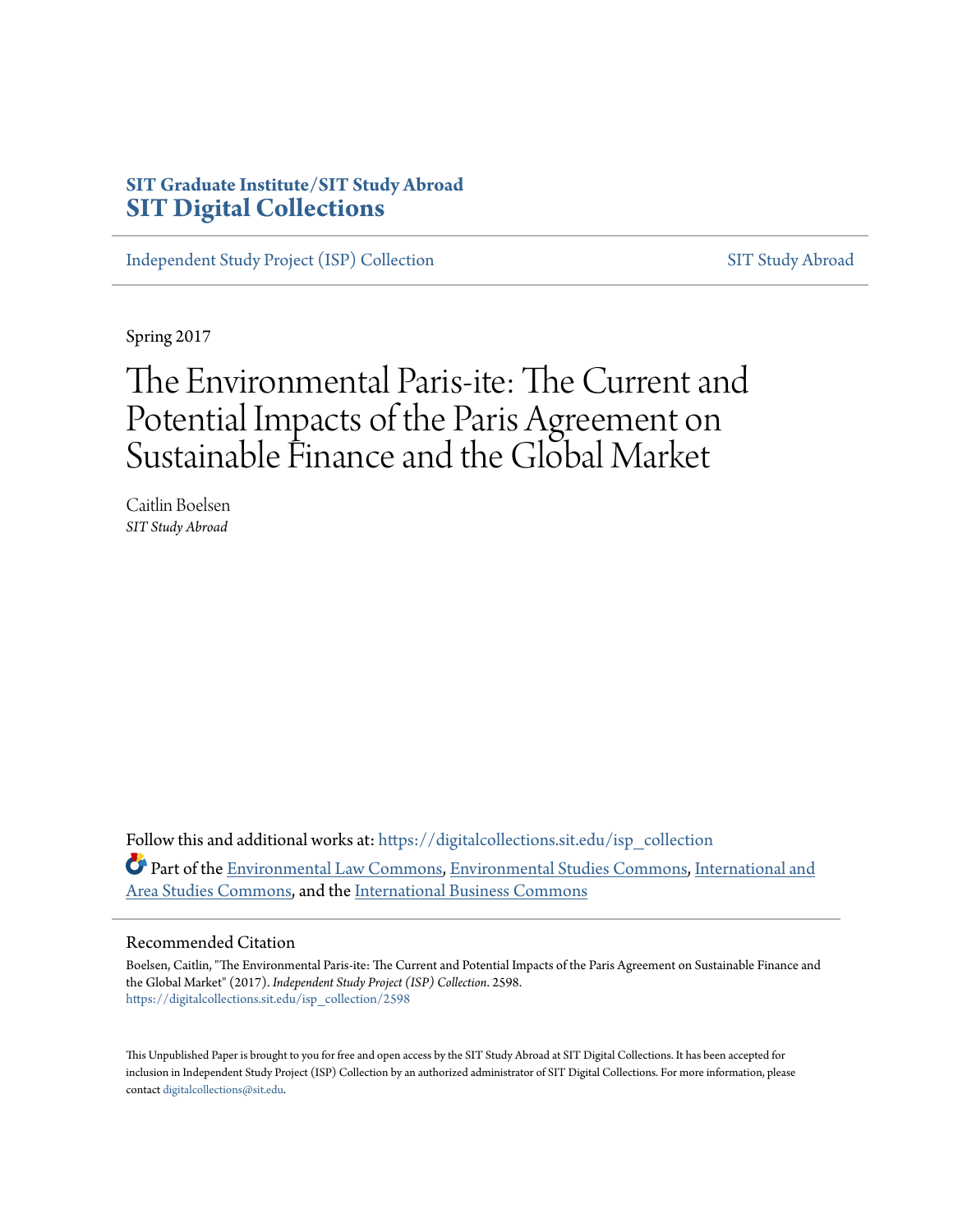# **The Environmental Paris-ite:**

The Current and Potential Impacts of the Paris Agreement on Sustainable Finance and the Global Market

Caitlin Boelsen

May  $8^{\text{th}}$ , 2017

ISP Research Proposal Professor Jovanovic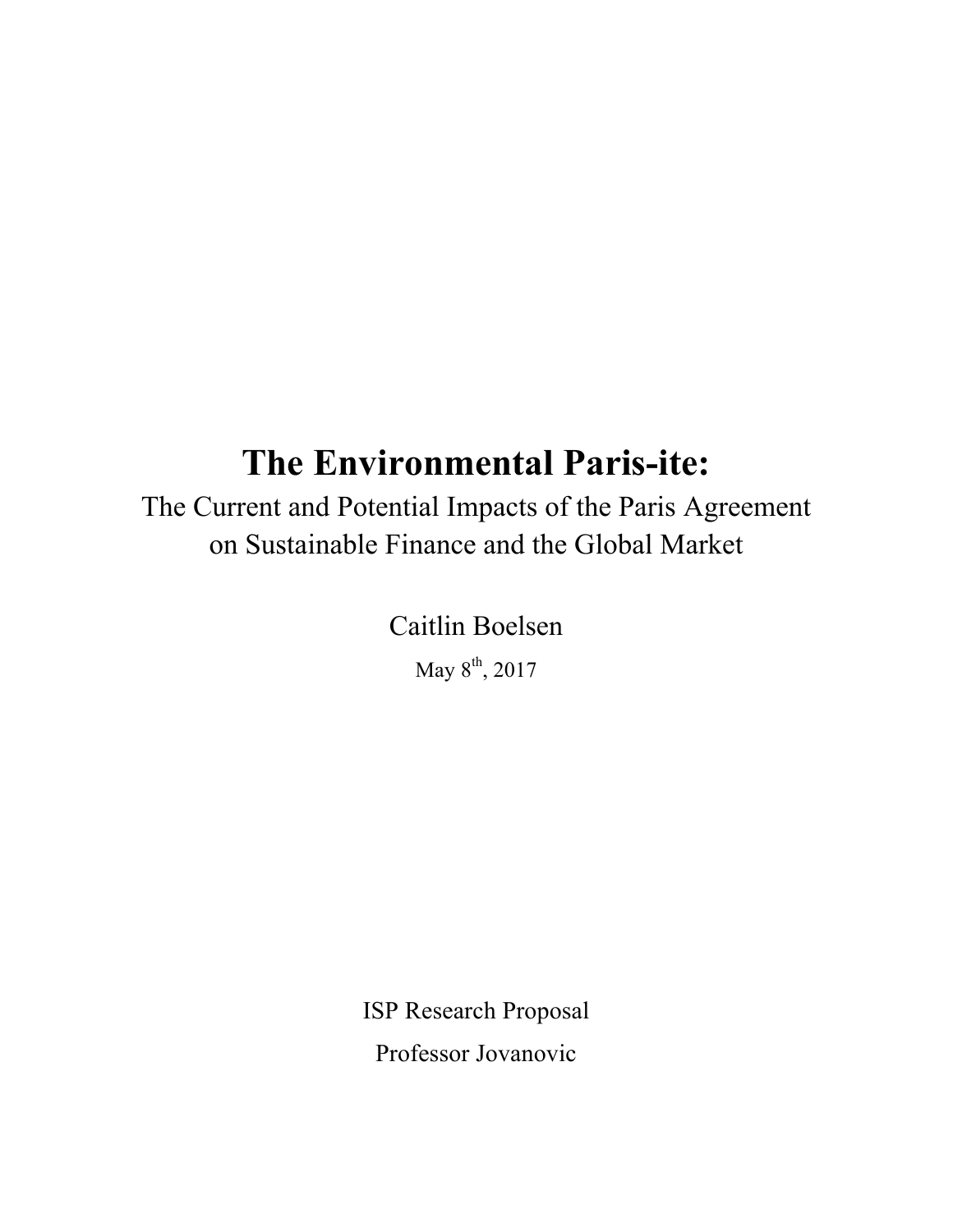### **Abstract**

Since the passing of the Paris Agreement in December of 2015, organizations in relation to sustainable finance have received fresh attention. The purpose of this study revolves around this new legislation and the financial, environmental, political and social impacts it has had on the market and on sustainable finance. It also analyzes the future potential of carbon markets and renewable energy under the environmental pressure produced by the Paris Agreement. The underlying objective is to confirm whether or not the Paris Agreement has made substantial progress in the fight against climate change. This research is a blend of field research conducted through interviews of business professionals in the Geneva area and my own personal research. After an in-depth analysis, I conclude that there has been substantial progress due to the Paris Agreement on positively impacting the environment and market. However, there is still a necessity for even more legislative pressure if we want to live in a sustainable, climate-neutral world.

#### **Acknowledgments**

First and foremost, I would like to thank Dr. Goran Jovanovic and Esther Bonafont for their constant dedication to the SIT Finance, Banking and Social Responsibility Program. The resources, time and support they have contributed to our entire program has made this academic opportunity immaculate. I would also like to acknowledge the business professionals that have given their time to provide me with sophisticated insights. Steven Tebbe, Managing Director of CDP, Simon Henry, Programme Director at IETA, Sybille Gianadda, deputy director at Sustainable Finance Geneva, and two other anonymous professionals. Each interview was tailored to the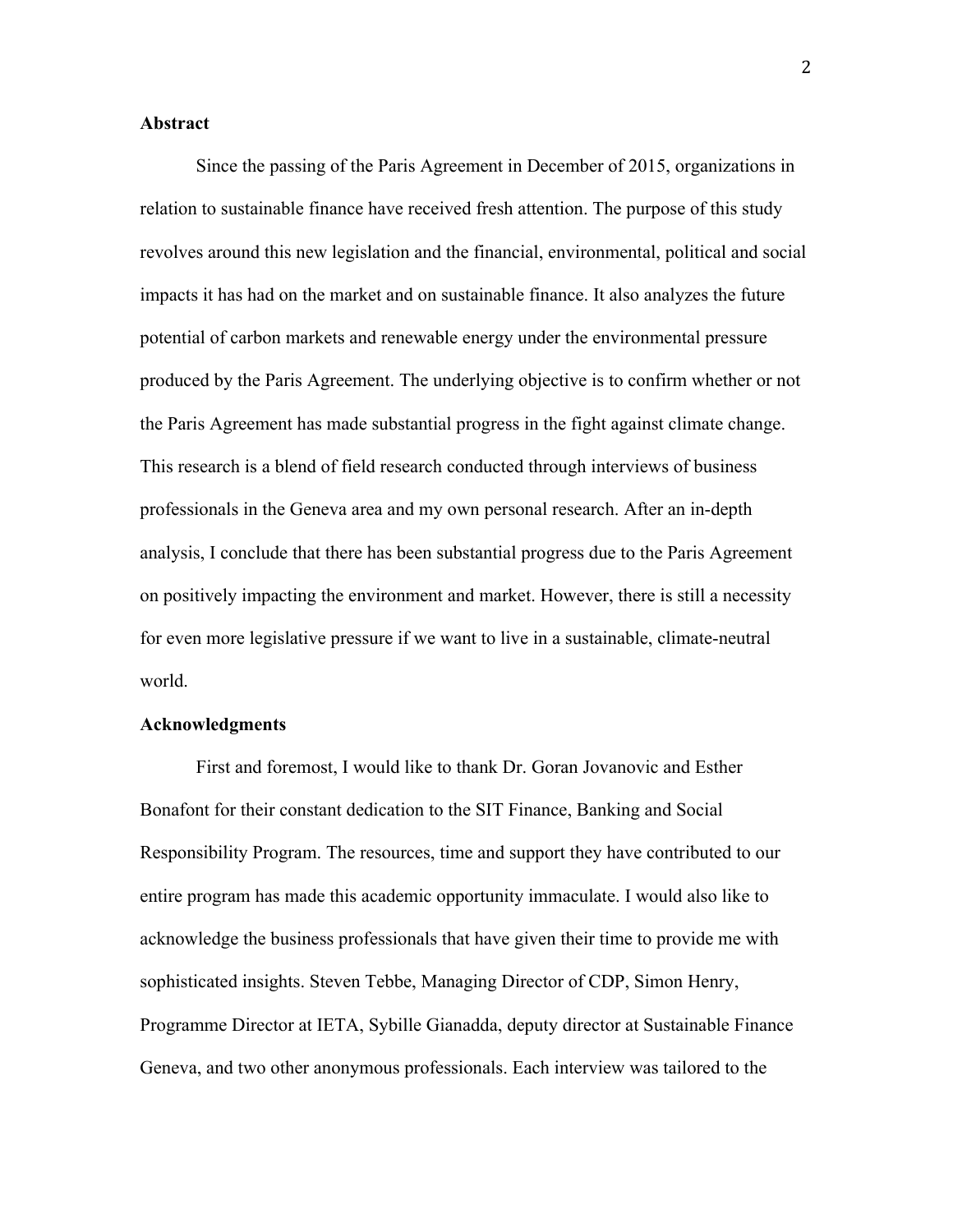interviewee and their area of expertise, but they kept all knowledge relevant to my research. Next, I would like to thank Marc and Marie France Häfliger for supporting me through this entire semester. They have provided me with everything and more in order to foster a comfortable cultural, social and academic setting. Lastly, a warm thank you to the entire SIT staff here in Switzerland. You all have formed various opportunistic programs that I am so thankful to be a part of.

### **Research Preface & Objectives**

Throughout my academic experience in Switzerland and Greece, various international proceedings have taken place affecting the European finance sector. Due to the shift in financial regulation and standards, I chose to conduct research on the increasingly prominent practice of sustainable finance under the Paris Agreement, which has been enforced since December of 2015. My curiosity around the methods of negative screening, ESG approach and thematic investing grew as I contemplated how the Paris Agreement has changed the way organizations make sound financial, environmental, political and social decisions.

- How has the origins and goals of each company been affected by the Paris Agreement?
- What is each company's personal role in fulfilling the mission of the Paris Agreement?
- What kind of financial impact has these regulatory requirements had on different companies?
- What role do 'stranded assets' play in a company's sustainable valuation?
- How has each company's political relationships changed?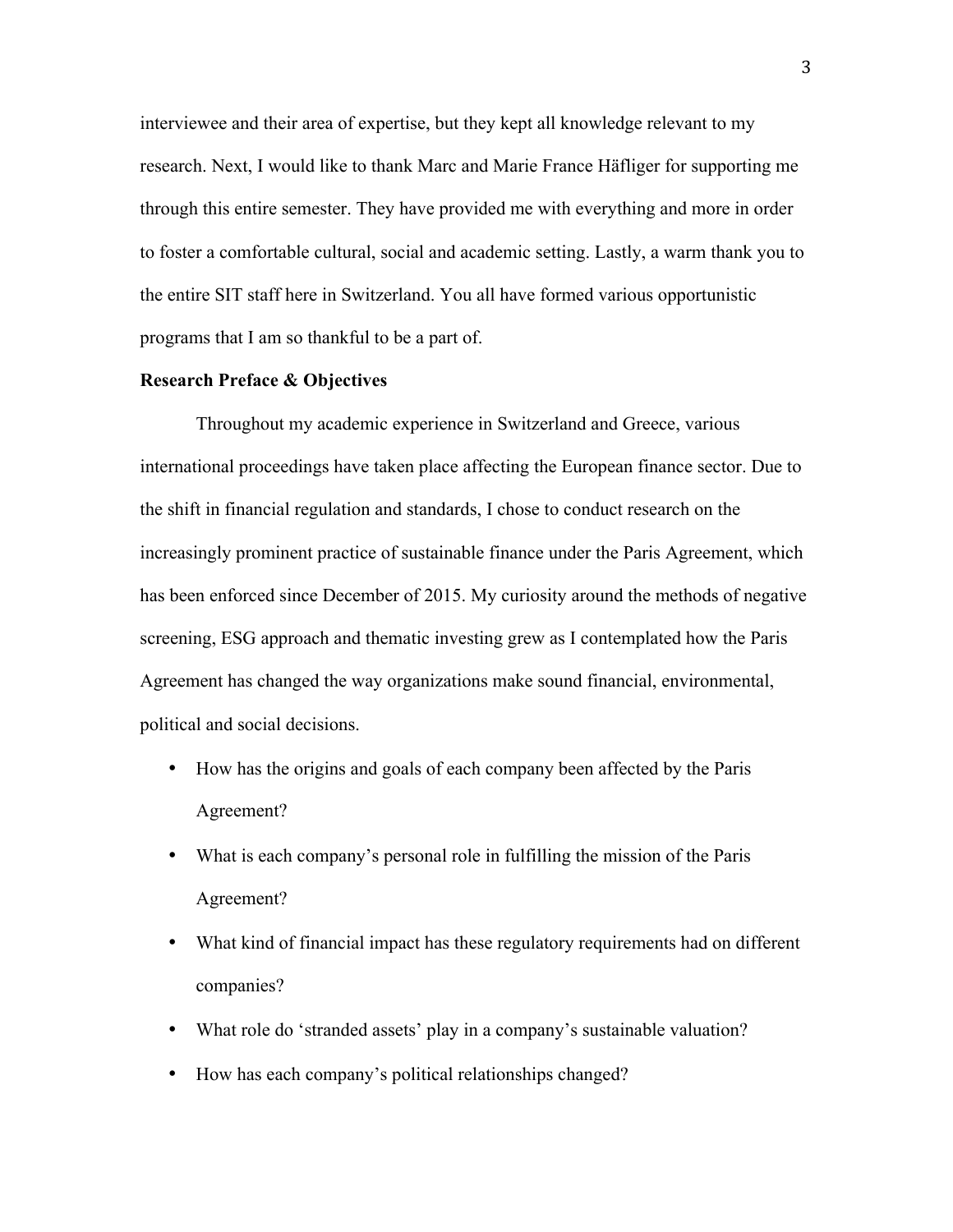- Has the company undergone any structural changes in order to further their environmental or social impact?
- What methods of sustainable finance are thriving under the Paris Agreement?
- Are the future goals of the Paris Agreement realistically feasible?

\*\*When I reference the word company, this addresses either the entity I was in contact with, an entity they represent or an entity they report on.

The scope of this research aims to justify the impact the Paris Agreement has had on such decisions. I also considered the emerging trends of carbon markets and renewable energy as they become increasingly prevalent in the movement towards sustainable financial practices.

- Is it forecasted that carbon markets will gain momentum or decrease in popularity due to the Paris Agreement?
- What role does consumer power play in carbon markets?
- What are the political relationships that surround carbon markets?
- To what extent is renewable energy supported in Europe?
- Where is the renewable energy market headed in the next 5 years?

Overall, this research proposal combines the knowledge of business professionals in the Geneva area with reputable academic and media journals in order to further analyze the impact of the Paris Agreement on current and future sustainable finance practices.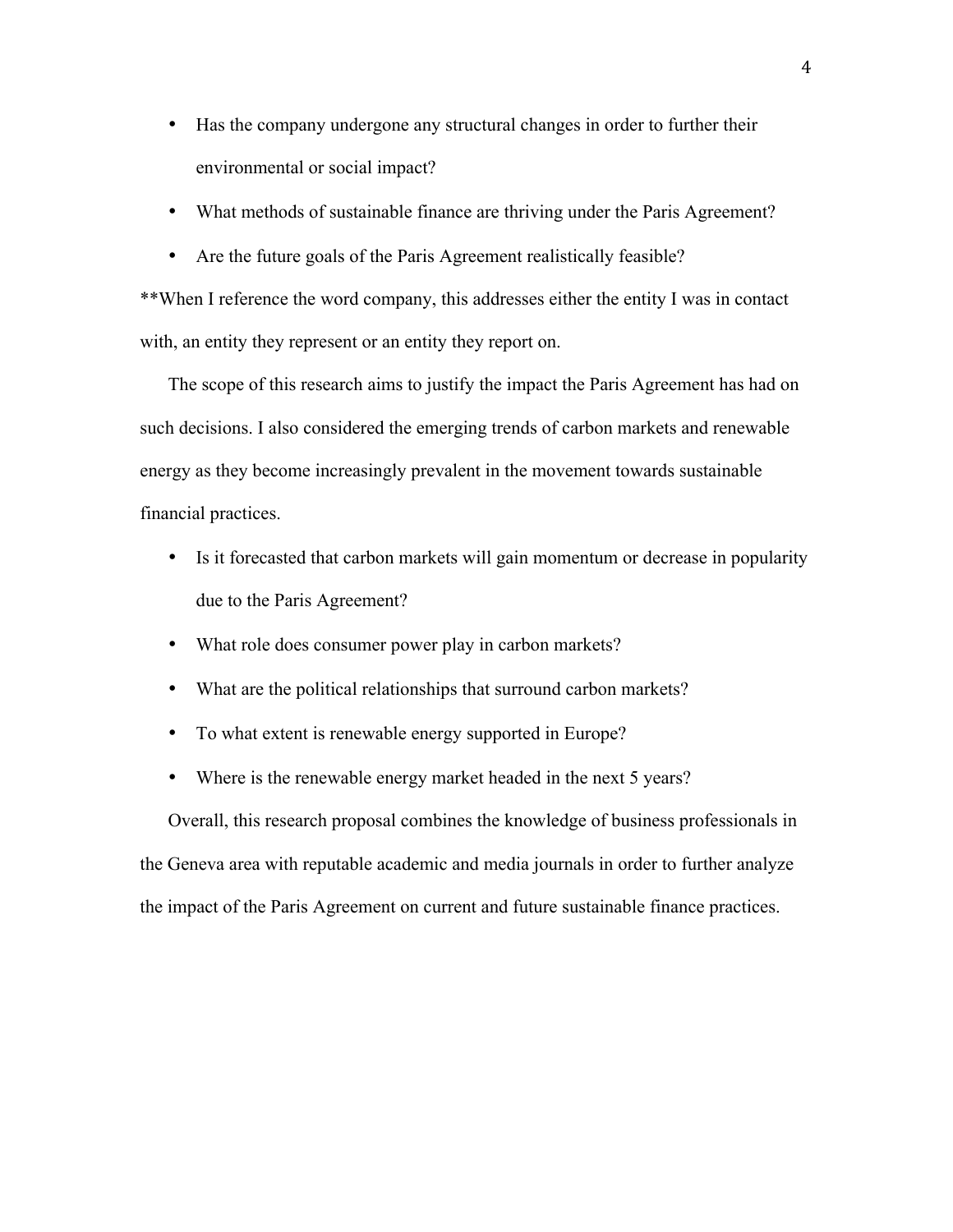# **TABLE OF CONTENTS**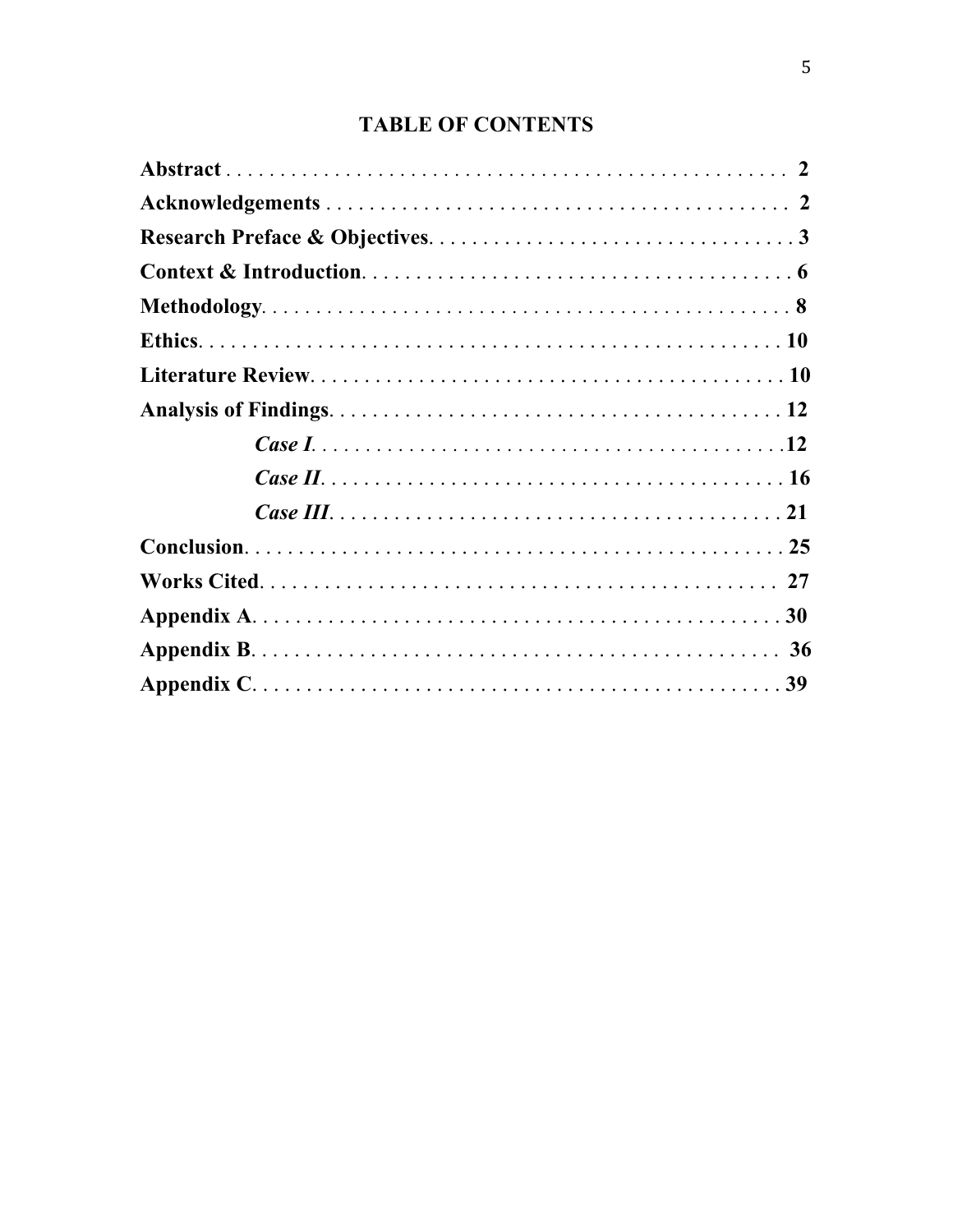### **Context & Introduction**

On December 12, 2015, a monumental step in the ambitious efforts to combat climate change and adapt to its effects was made. For the first time in history, parties of the United Nations Framework Convention on Climate Change, or UNFCCC, reached an agreement to strengthen the global efforts towards climate-neutrality. The Paris Agreement is the culmination of years of efforts by the international community to bring about a universal, multilateral agreement on climate change (European Commission, "Paris Agreement") Since the Paris Agreement entered into force, nations have come together like never before. "The Paris Agreement was a massive success, the world has never seen international support quite like this" stated Simon Henry, Program Director of the International Emissions Trading Association, or IETA (Simon Henry, Personal Interview, April 2017). Acting as a bridge between current policies and climateneutrality, this legally binding covenant entails a global temperature ceiling of well below 2 degrees Celsius above pre-industrial levels while consciously pursuing a future limit of 1.5 degrees Celsius (UNFCCC, "Status of Ratification"). In addition to these requirements, the Paris Agreement also seeks new methods for countries to adapt structurally and financially to the impacts of climate change in order to pursue a climateresilient pathway.

While these requirements and goals seem realistic in theory, mobilization and provision of financial resources, a new technology framework and enhanced capacity building must be put into place to see concrete compliance and progress (UNFCCC, "UNFCCC EHandbook"). Similar to any new legislative movement, there will be a constant battle between improvement and stagnation. The European Union's main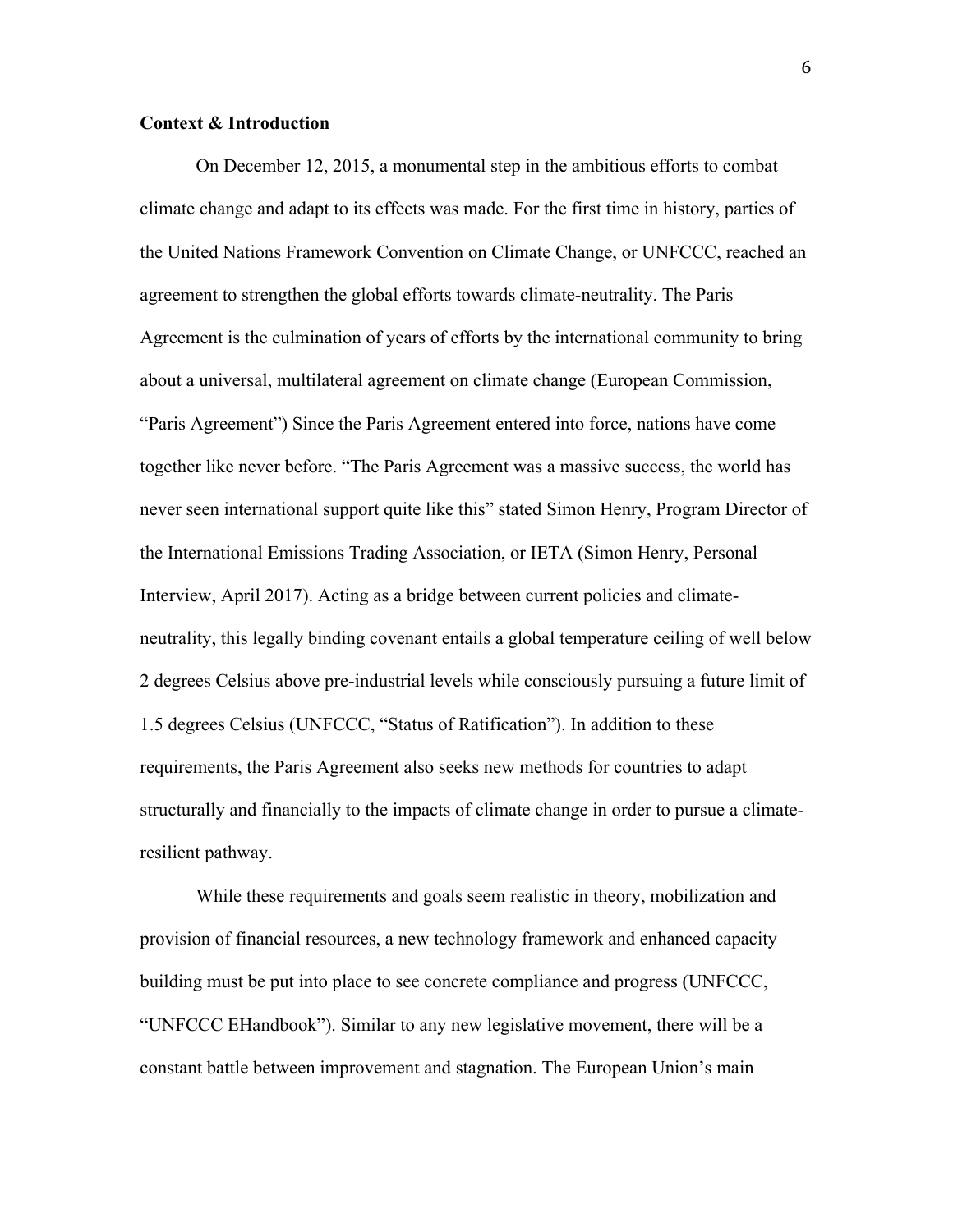negotiator, Artur Runge-Metzger, stresses that they are not only looking at what is technically feasible but what is socially bearable in regards to this kind of transition (Neslen, "EU Must Shut All Coal Plants by 2030"). One concern of this new agreement is that it may intensify the gap between developed and underdeveloped countries. However, with increased transparency and accountability, minimized loss or damage and international cooperation, the Paris Agreement will extract climate-positive practices from even the least developed countries. There is also strong support for giving financial aid to developing countries to help them cope with the impacts of climate change (Carrington, "Climate Change Impacts Are Already Hitting Us").

With the central aim of this convention being to strengthen the global response to the threat of climate change, all parties are also required to show initiative through nationally determined contributions, or NDCs (UNFCCC, "Status of Ratification"). These NDCs include regular reports on a party's emissions and overall implementation efforts, which are recorded in a public registry in order to stay informed about and to further individual actions by parties. In addition to these contributions, parties are highly recommended to formulate and communicate long-term development strategies in regards to reducing their greenhouse gas emissions. Many European parties are committing to coal phase-out plans by 2025 or 2030, which is quite substantial considering there are approximately 300 coal plants in Europe (Neslen, "EU Must Shut All Coal Plants by 2030"). Thus, the important thing to remember when looking at the impact of the Paris Agreement is that its platform is based on long-term change.

After comprehending the origins and composition of the Paris Agreement, it is vital to gain an understanding on exactly what it is affecting. Sustainable finance has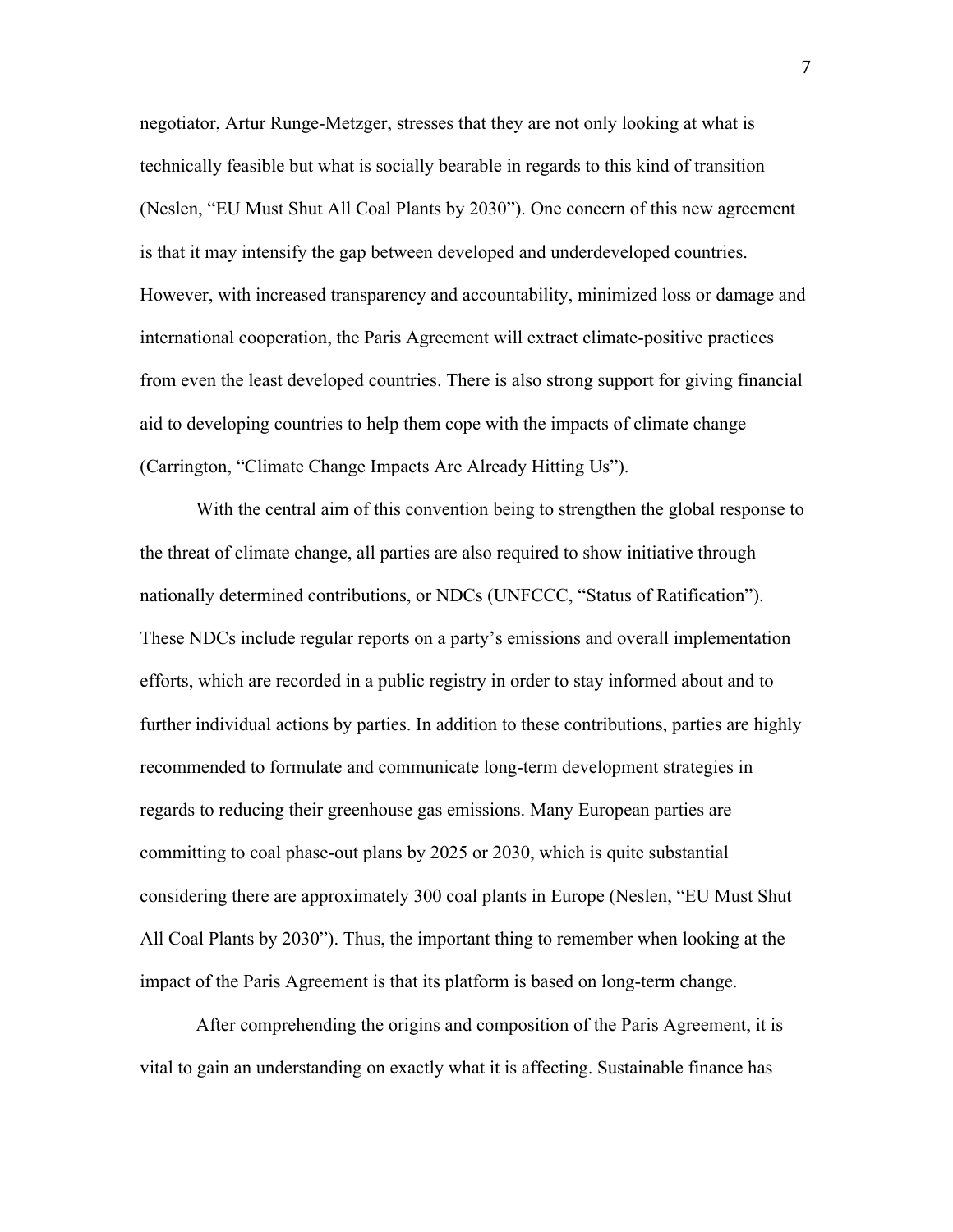created a newfound collaboration between an institution's business model and the environment, creating a shift of focus from strictly prioritizing financial returns to promoting a positive social impact. This changeover has paved the way for sustainable finance and has influenced the business and investment decisions that organizations face everyday. The simple issue that sustainable investing addresses is that it's generally less expensive to buy a product that has a poorer impact on its environment than the equivalent product that does less harm. But what if the price gap and other externalized costs could be quantified and assigned (Ridgeway, "The Sustainable Economy")? This is becoming more realistic as responsible investing is growing increasingly fast as it accounts for 59 trillion dollars in assets under management (Kline, "9 Sustainable Investing Trends for 2016"). To further understand the concept, process and progression of sustainable finance, it is important to gain insight into the investment strategies behind this idea. Three approaches drive successful sustainable implementation, which include negative screening, ESG approach and active ownership. The correlation between sustainable finance methods and the Paris Agreement stems from the effort to penetrate the financial sector in a climate-neutral fashion. This relationship will be discussed in detail under the analysis portion of my research.

#### **Methodology**

This research proposal is the result of five weeks of field research dating from April 3rd to May 8th, 2017. Primary and secondary resources were utilized in order to better understand the impact of the Paris Agreement on the sustainable finance sector. For reputable primary sources, I conducted three structured, formal interviews and one informal interview with various business professionals. For each company I reached out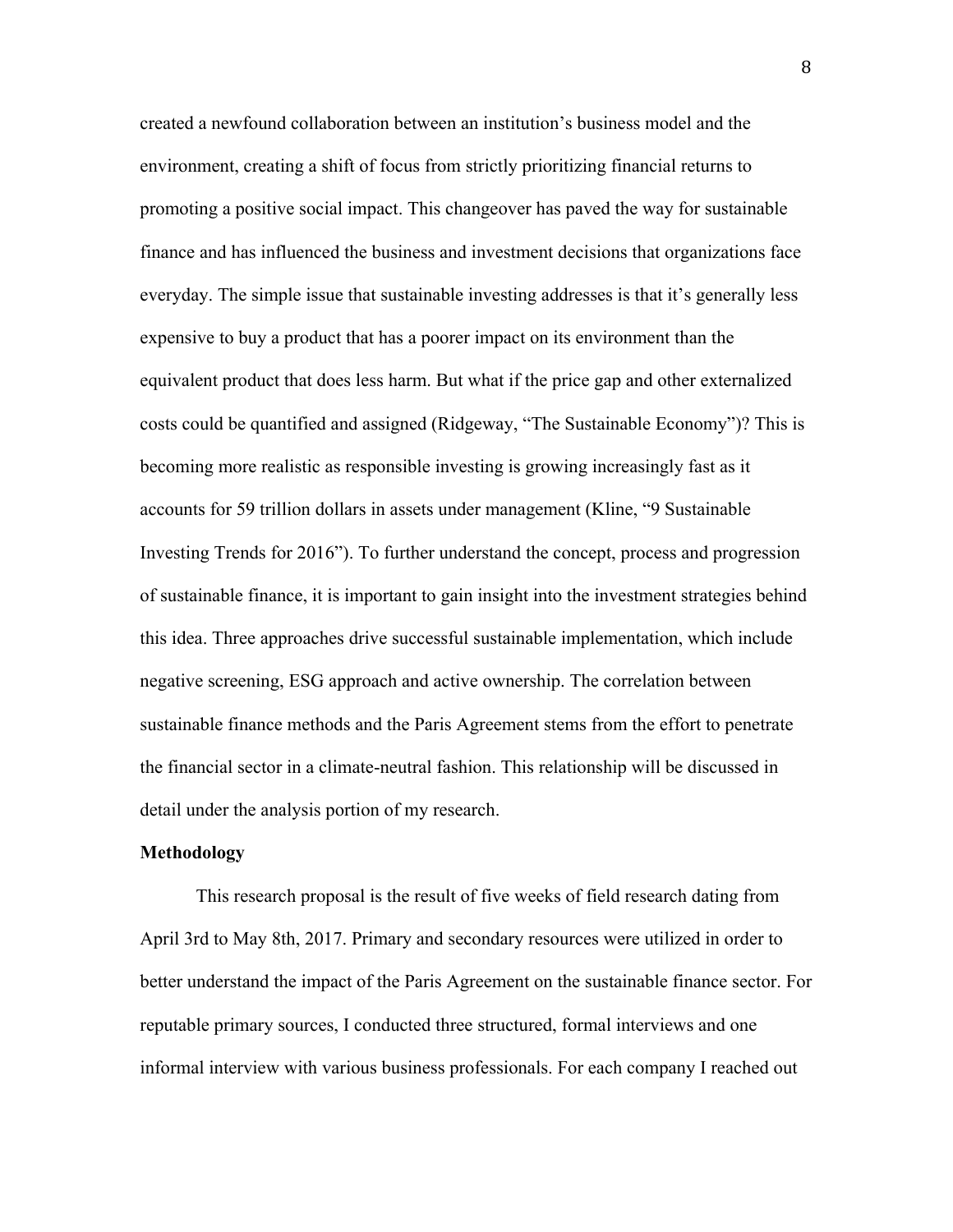to, I sent a formal email to their contact explaining my research proposal topic and interview request. I was then put into contact with a professional from each organization that accepted and created an interview template unique to each company, yet relevant to my proposal outline. Each interviewee was recorded on a smartphone application, given their personal consent, while I took notes throughout the course of the interview. They were also asked their preference of anonymity regarding their name, profession, opinions and personal statements. My first formal interview was with Steven Tebbe, the managing director at CDP. We met at Globus café, a public venue at  $14:00$  on April  $10^{th}$ , 2017. This interview lasted approximately 90 minutes. That same day, I interviewed Simon Henry, a program director at the International Emissions Trading Association. I interviewed him at the IETA office in Geneva at 16:30 for 60 minutes. Using an informal approach, I interviewed two business professionals in the finance sector at the President Wilson Hotel in Geneva on April 21 $st$ , 2017. Direct quotes and notes were both transcribed during this 30-minute interview, however to protect their personal identity under their request, I will refer to them respectively as Interviewee 1 and Interviewee 2. For my last structured interview, I connected with Sybille Gianadda, a deputy director at Sustainable Finance Geneva on May  $1^{st}$ , 2017. Although we planned to meet the prior Monday, April 24<sup>th</sup>, unfortunately her son became ill and we had to reschedule. We met at the Sustainable Finance Geneva office branch in Geneva for 60 minutes. To further support and enhance my proposal, secondary sources such as academic journals, media reports and online professional publications were utilized. For detailed notes of all structured interviews and a daily work record, see appendices A and B.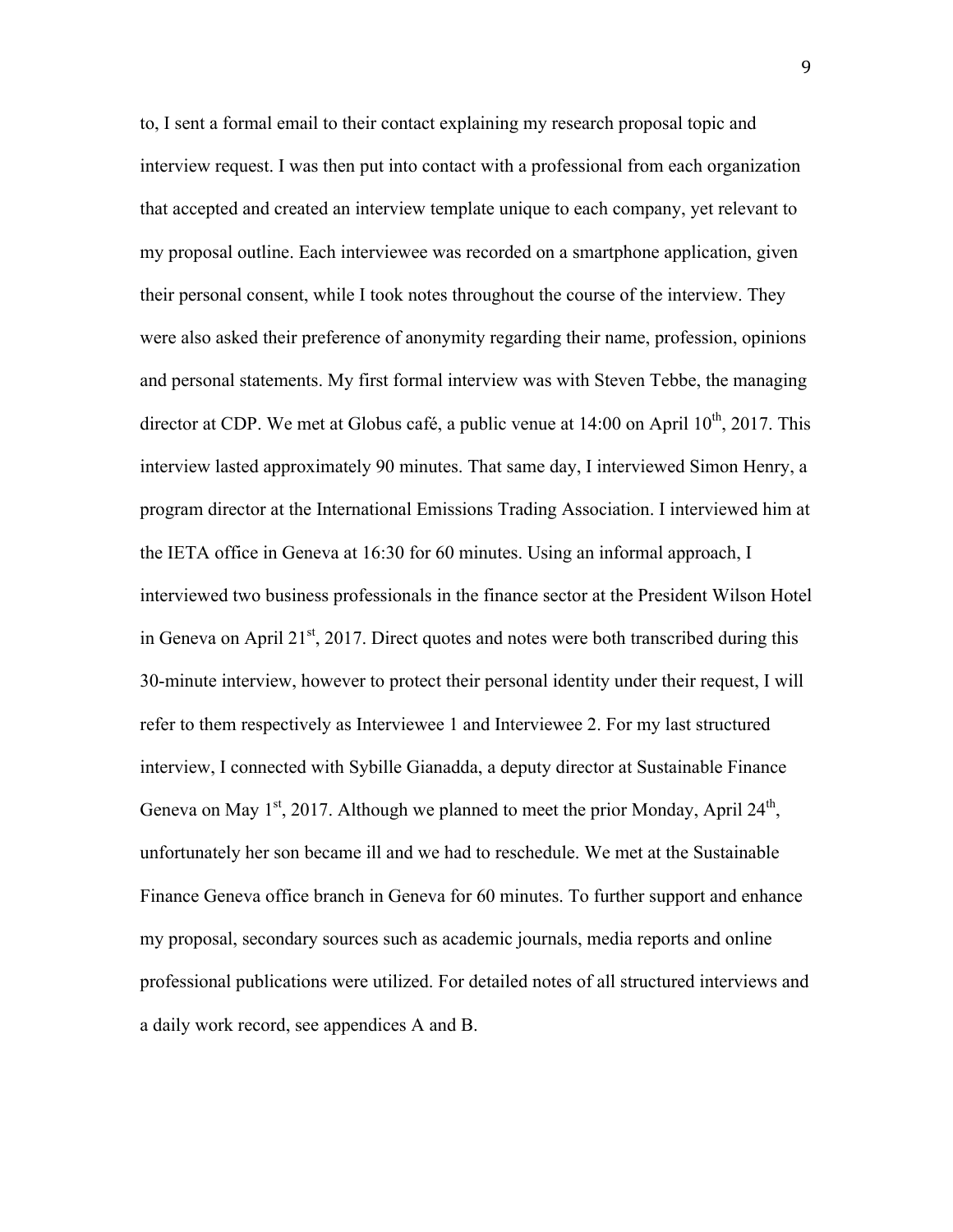### **Ethics**

Due to the nature of this paper, vulnerable or minor populations were not contacted or interviewed. The source of primary interviews came solely from professional references and if there was any hesitation, that subject was not pursued. After an interviewee granted me the opportunity to connect with them, they were informed of the motivations behind my field research as well as the option to receive a copy of the final publication. Before initiating the interview, each professional was asked for their preference of confidentiality and anonymity in regards to their personal or professional identity, ideas, opinions and personal statements. After receiving consent from each individual, I asked permission to take notes as well as record the interview on my smartphone application in order to keep ideas and statements as accurate as possible. After my method of interviewing was confirmed, I carried out structured, formal interviews with three professionals and informal interviews with two professionals. At the conclusion of each interview, I read back key findings to each interviewee in order to confirm their stance on each question. I then followed up with each professional, as well as their respective organization, with a formal thank-you email showing my gratitude for the time and knowledge they contributed to my research. Each interview took place in the greater Geneva area at either a public venue or a private office, depending on each individual's preference and availability. Overall, my interview method was informative, sensitive and honest, adhering to all of SIT's ethical policies.

### **Literature Review**

The United Nations Framework Convention on Climate Change database provides the most thorough and prominent information in regards to the Paris Agreement.

10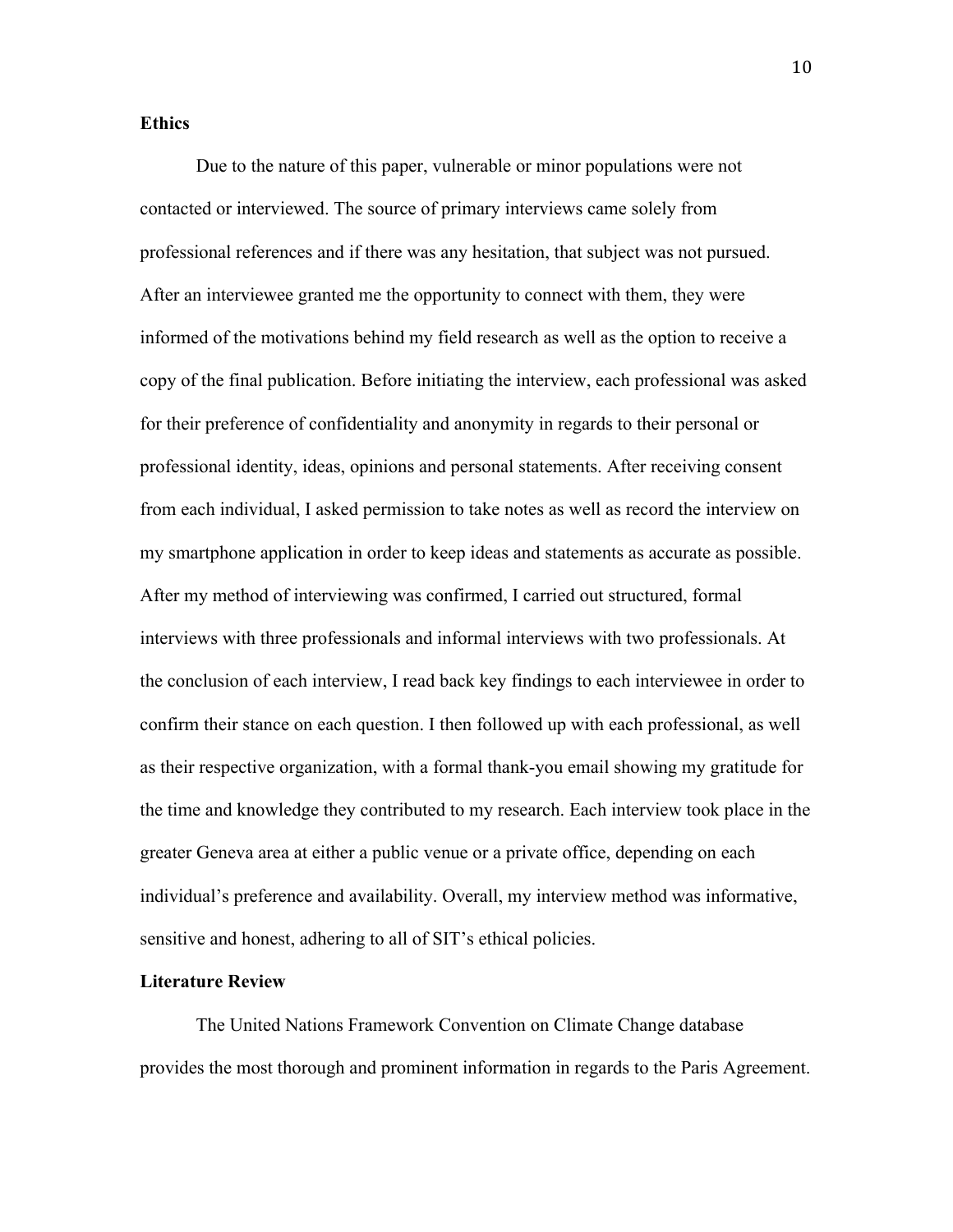This information generator covers the background, negotiations, focus and process of the Paris Agreement and supplies the general public with the transparency regarding this monumental contract. It also allows access to the nationally determined contributions Interim Registry in order to disclose the objectives of such contributions. This is a key database to access when researching the Paris Agreement in order to digest the most recent and proper information regarding the specifics of this monumental contract.

Another prominent source that provides publications, reliable news and statistical evidence around the Paris Agreement and climate energy is the International Energy Agency database. This technological center reports and analyzes major transformations around the Paris Agreement and the global energy system as a whole. Their mission is driven by a focus on energy security, economic development, environmental awareness and worldwide engagement (International Energy Agency, Official Website). Although this database produces a wide range of information, it is pertinent to understanding every market or environmental trend that is affecting sustainable finance under the Paris Agreement.

Under each database that was utilized in this proposal, various pieces of personal or formal literature contributed to the research process. This information was then combined with the academic knowledge I have gained through my study abroad courses regarding sustainable finance and the current environmental state of Europe. A multitude of other professional articles also guided the findings of my field research, including but not limited to Investment & Pension Europe, The Guardian and The Climate Group. This research proposal is a direct result from this collaboration of information and knowledge.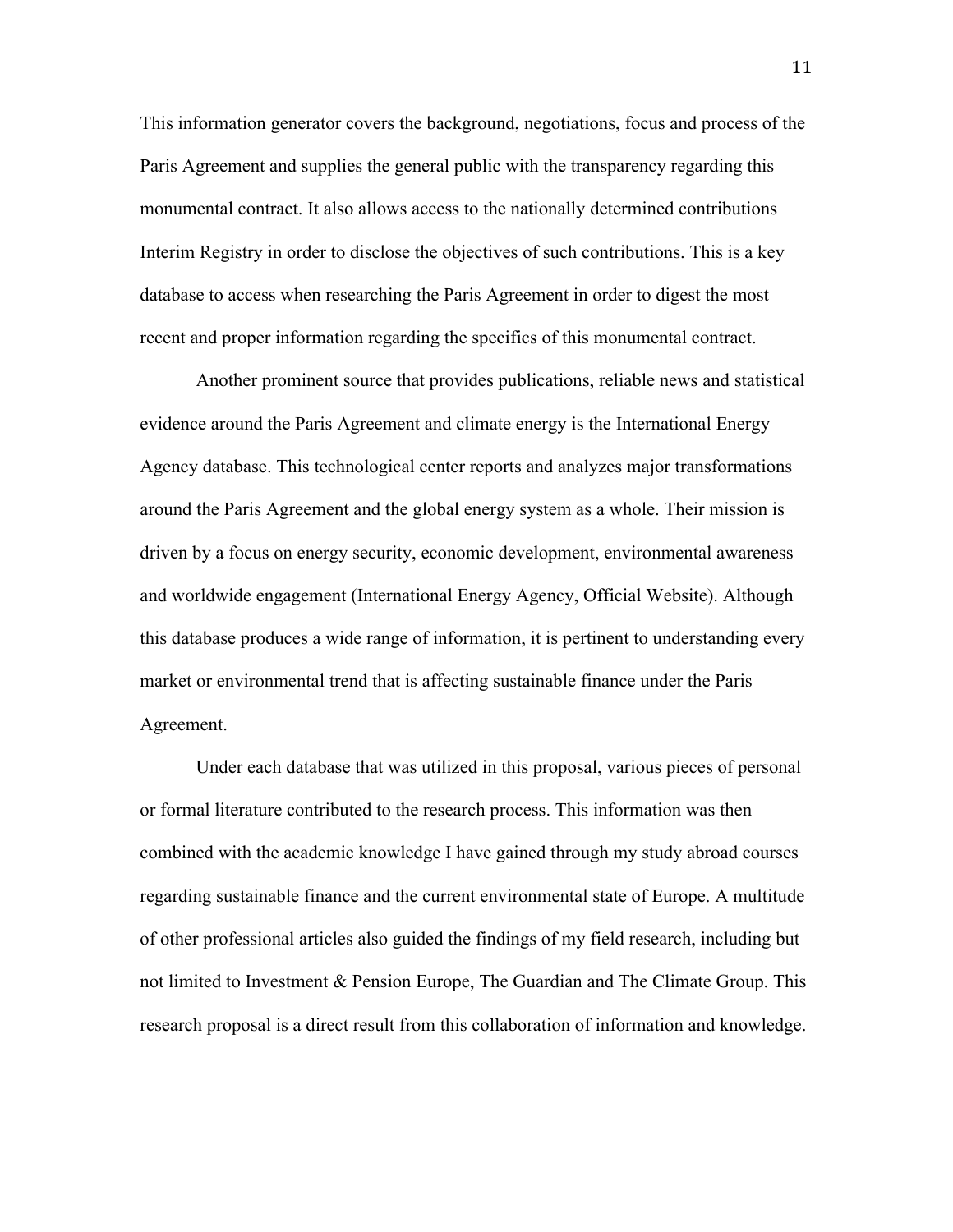#### **Analysis of Findings**

After analyzing the ins and outs of the Paris Agreement, I carried out field research in the form of interviewing business professionals around the Geneva area that have direct or methodological ties to sustainable finance practices. Concurrently, I have applied the knowledge I have accumulated to the current and future financial industry. I will present these findings in the form of three case studies; one study related to each structured interview while also integrating the informal interviews as support material throughout my analysis. Case I will address the practice of positive screening and how the Paris Agreement has encouraged the financial, political, and environmental impacts of this method. Case II will explore the social influences that organizations driven by sustainable finance incur as well as professional resources that support their existence. Different methods will be analyzed at their current state as well as forecasting future degrees of traction under the influence of the Paris Agreement. Case III will focus on future environmental forecasts, such as carbon markets and renewable energy, and how the Paris Agreement has stimulated these trends. Through this analysis of professional environments, it is apparent that the collective efforts and progress of different sustainable finance methods, carbon markets and renewable energy will play a prominent role in reaching climate-neutrality under the Paris Agreement.

#### **Case I: CDP & Positive Screening Under a Global Disclosure System**

In order to better understand the financial, political and environmental affects that the Paris Agreement has already had on the market, I connected with the managing director of CDP, Steven Tebbe. CDP is a market-based mechanism that represents asset owners, such as a church, as well as asset managers, or banks. The mandate is renewed every year with over 800 investor signatories to date (Steven Tebbe, Personal Interview,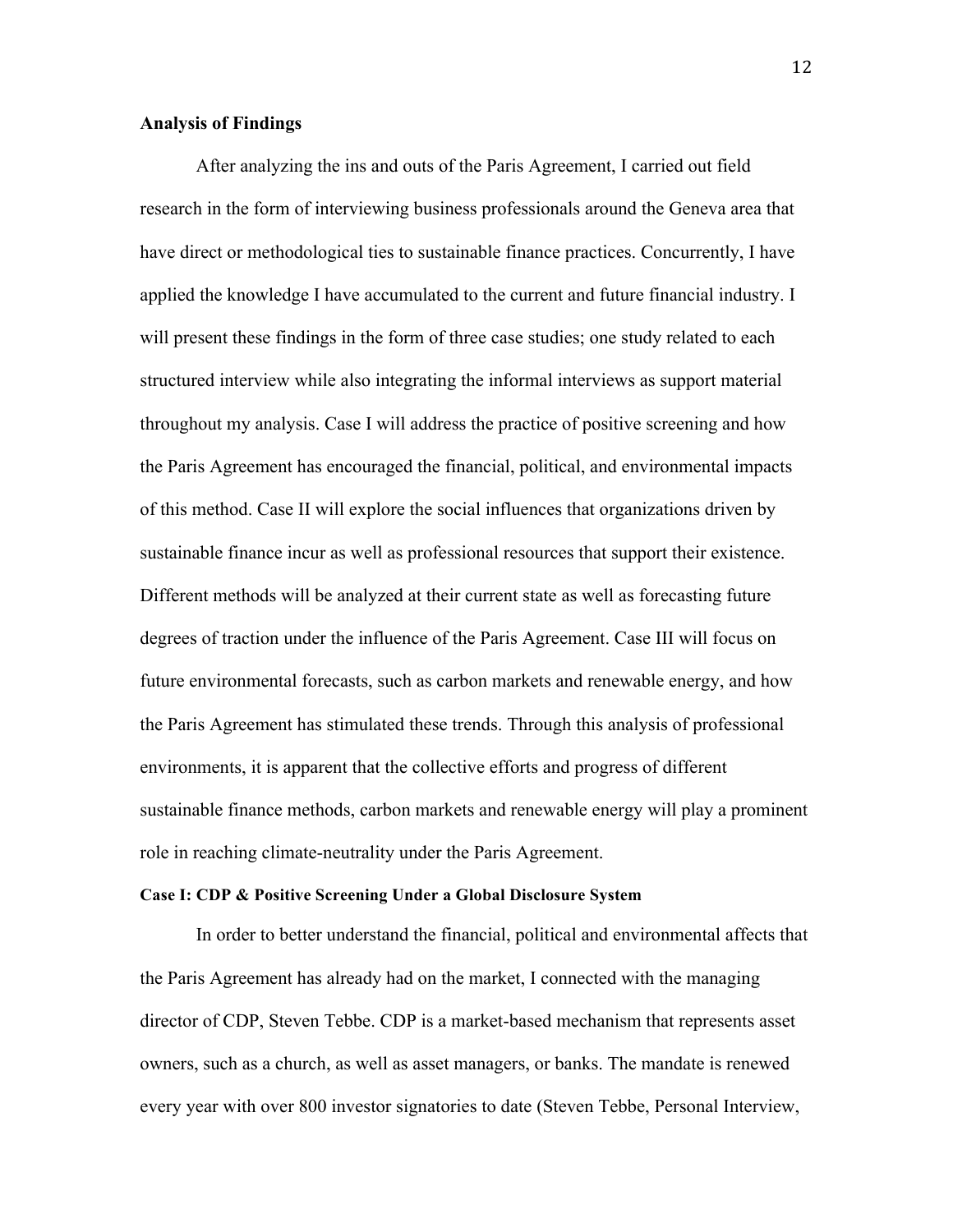April 2017). They issue an open and transparent questionnaire annually, urging responses from large stock listed companies on behalf of the investors that serve as their shareholders. As companies report their information, they are given the option to either go public with that report or to remain private to investors as CDP publishes their annual rating on the environmental risk and preparation state of each entity (Steven Tebbe, Personal Interview, April 2017). This process is considered positive screening as the focus highlights rating leaders. In the positive screening approach of sustainable finance, companies are favored based on identifiable key issues in their environment, social and governance criteria. Once a material issue has surfaced, risk mapping occurs in order to forecast possible financial consequences, transmission factors or financial value drivers (Sybille Gianadda, Lecture, 2017). This is usually a more knowledge-intensive process because it requires a superior understanding of which factors are relevant to each industry (Freedman, "Adding Value to Investing"). This is explains why CDP is by far the largest and most sophisticated corporate database in the world, representing nearly 100% of accessible investor capital.

Currently, positive screening practices are gaining traction under the Paris Agreement due to their proactive nature as a risk management tool. Financially, CDP focuses their positive screening on long-term value, investor support and opportunities. For example, once an entity agrees into the mandate, various expenses and costs are incurred in order to review their current position and implement future sustainable practices. These sustainable changes can range from product modification to complete structural renovations. However, once these resources are invested to attain an environmentally conscious business structure and educated management, financial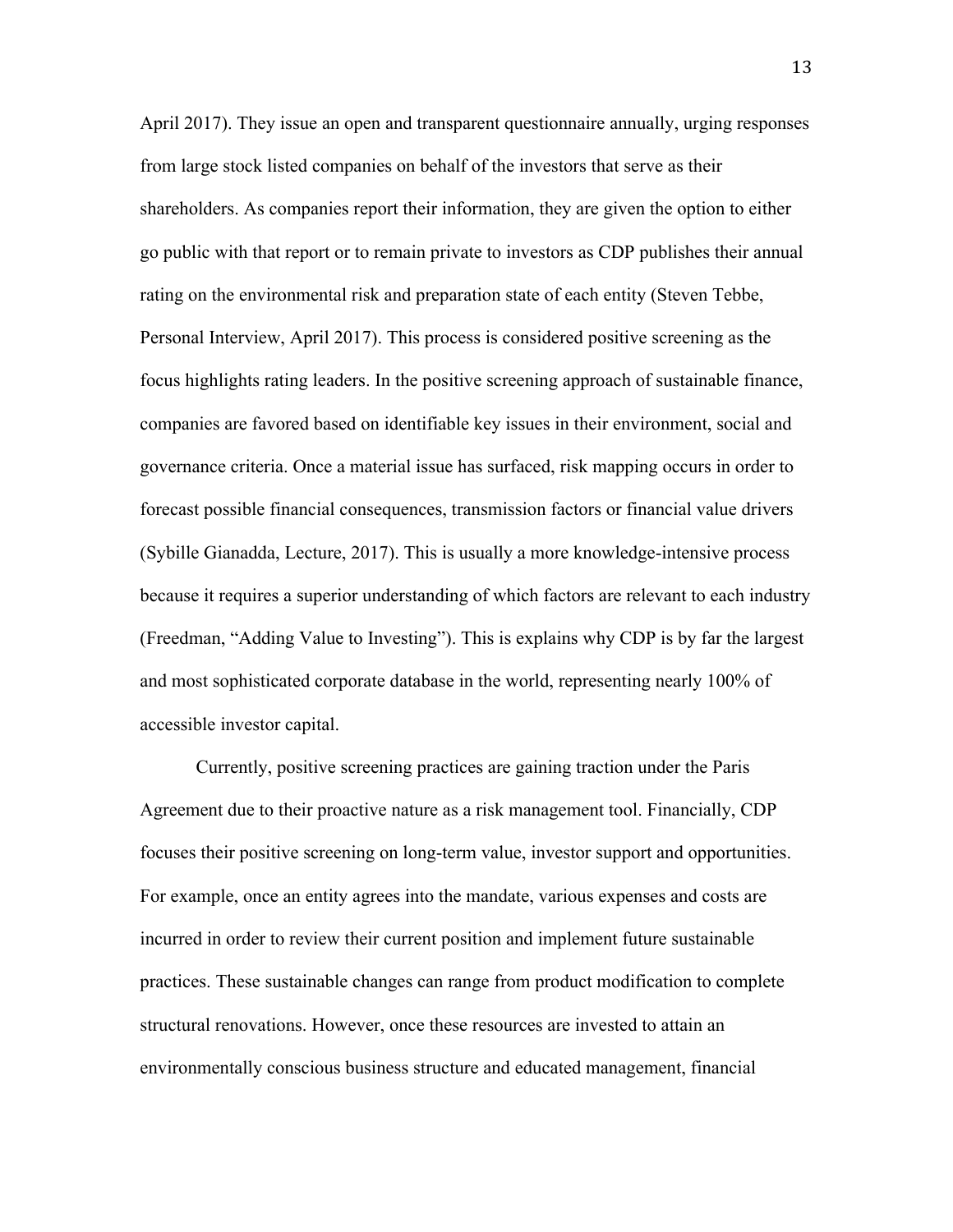outperformance is extremely likely (Steven Tebbe, Personal Interview, April 2017). By achieving this high share price, a company no longer suffers from noncompliance and therefore, will eventually emit any stranded assets, which have been defined as "assets that have suffered from unanticipated or premature write-downs, devaluations or conversion to liabilities" (Baron and Fischer, "Divestment and Stranded Assets in the Low-Carbon Transition"). The variety of stranded assets stem from differences in scope, methodology and overall key assumptions, all of which have burdened the market and investors for decades. To quantify the transition into a 2 degrees Celsius world, CPI estimates that \$50 billion will be stranded in power generation, \$600 billion in coal and \$400 billion in gas (Baron and Fischer, "Divestment and Stranded Assets in the Low-Carbon Transition"). Once this loss is consumed, ESG valuation merged with raw financial valuation will convey a new sense of transparency. "I guarantee you that in 10 years time, investors will laugh that they ever analyzed a company based solely on its financial valuation and not its ESG valuation as well", exclaimed Tebbe (Steven Tebbe, Personal Interview, April 2017). Nonetheless, sustainable success, which has been sufficiently encouraged by the Paris Agreement, has a direct relationship with financial outperformance, proving that measuring the environment is an accurate proxy for measuring how well a company is run.

While measuring the environmental impact an organization has made can lack quantifiable evidence or consistent methodology, many environmental changes have been tracked reliably. Of the 5,600 companies that CDP tracks globally, about 2,500 of those report directly to CDP about their implemented modifications, which can be as small as changing their light bulbs or as large as revamping their business model (CDP, Official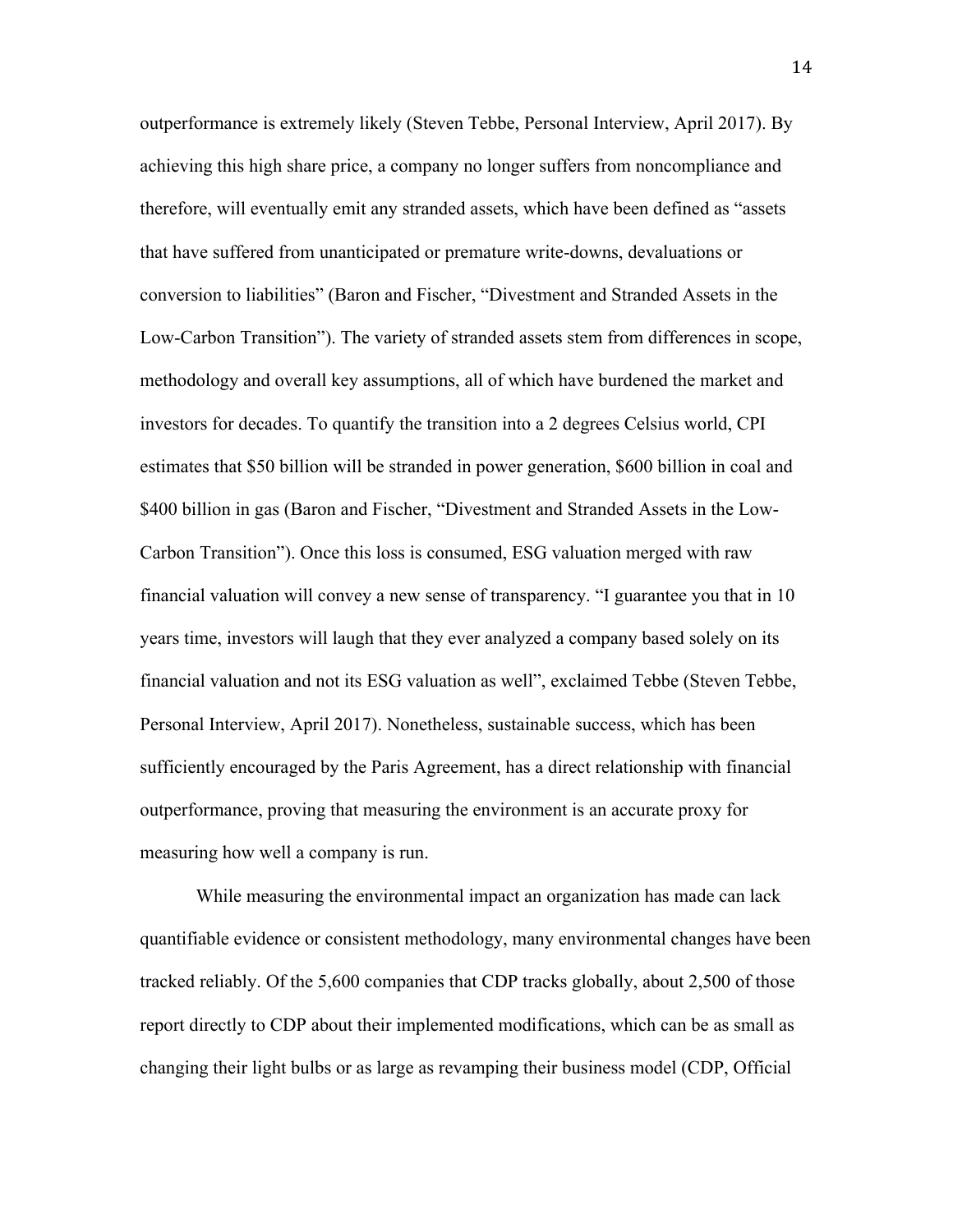Website). "Altogether these 2,500 companies make up about 60% of the global market capital. That sort of coverage is something to be proud of and hopefully we can use that leverage to raise the sustainable standards in the global market", stated Tebbe (Steven Tebbe, Personal Interview, April 2017). On the other hand, the 3,100 companies that do not report directly are motivated by CDP through supply chain interaction. For example, WalMart has over 100,000 different suppliers, so they rely on CDP to rank the top 100 suppliers in order to maximize their environmental efficiency (Steven Tebbe, Personal Interview, April 2017). This sort of supply chain engagement also increases leverage for small-scale companies that may not even be listed on the stock exchange or on the radar of reputable investors. The future of this interaction between CDP and tracked companies aims to increase transparency and engagement in order to strengthen positive environmental impacts that align with the goals of the Paris Agreement.

Additionally, there is a very strong political component to the Paris Agreement and CDP's role in environmental success. With increased regulation and rapidly changing standards, there needs to be a new level of engagement between investors and politicians or governments. "Politicians cannot hold these huge corporations accountable anymore, they are simply too large and have too much influence over the market to fail" describes Tebbe (Steven Tebbe, Personal Interview, April 2017). Due to this dominance, investors need to step in and collaborate with political forces in order to place a sustainable obligation on these corporations. The Paris Agreement has created a coalition of investors that have started putting pressure on companies while also communicating to politicians that stricter legislation is possible. For an honest, positive debate to take place between politicians and the industry, investors need to moderate the market (Carrington, "Climate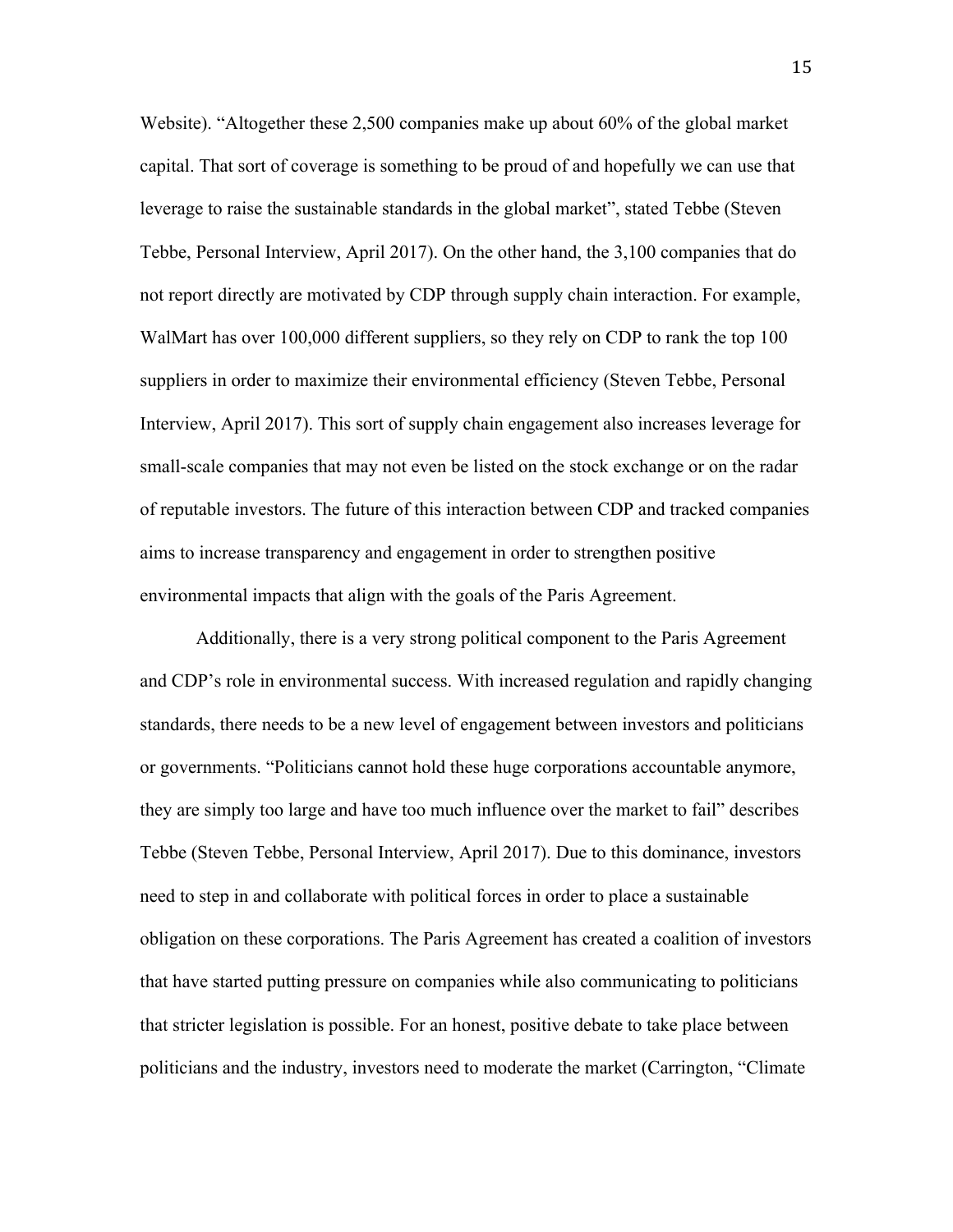Change Impacts Are Already Hitting Us"). CDP plays a prominent role is this communication as they contribute the hard evidence needed to gain and maintain the support of investors. One relevant example of strong political leadership under the Paris Agreement is the French government. After passing article 173, which requires every investor to disclose the carbon footprint of their investments, it is the wish of many that France's model will create a snowball effect and eventually wipe out the need for organizations like CDP. This bold piece of legislation will be addressed further into my analysis.

Overall, CDP was a very relevant and transparent organization to investigate through the lens of the Paris Agreement. While acting on behalf of such a large network of investors, which represents approximately \$100 trillion, and having formal and direct political relations, CDP has exercised positive screening in a new light (CDP, Official Website). This global disclosure system illustrates the kind of measurement and management practices that the Paris Agreement pushes for in order to become a climateneutral market. "It's not rocket science," states Tebbe, "sustainable practices should have been something we did all along" (Steven Tebbe, Personal Interview, April 2017). Only if corporations simultaneously focus on opportunity and risk will they be able to truly measure and understand their environmental impact. Under the influence of the Paris Agreement and organizations like CDP, I conclude that investors and companies will become educated in a way that brings calmness to the market and the environment.

### **Case II: Sustainable Finance Geneva & the Trending Methods Behind the Paris Agreement**

While taking into account how the Paris Agreement has influenced financial, political and environmental alterations, I wanted to further understand the social advantages and repercussions that came along with it. To satisfy this part of my research,

16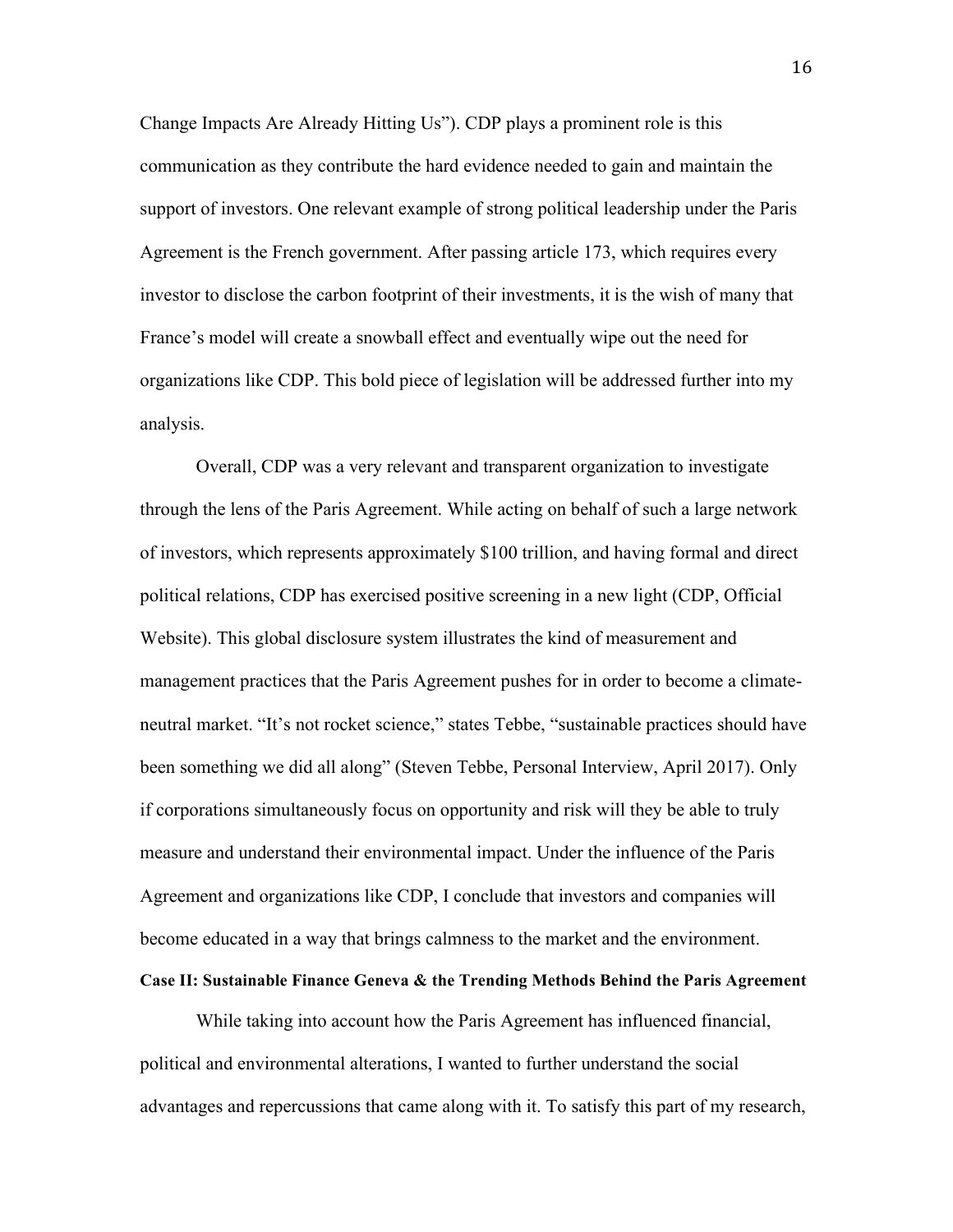I formally interviewed Sybille Gianadda, the deputy director at Sustainable Finance Geneva. Sustainable Finance Geneva was created in 2008 based off of a tri-fold model of networking, local promotion and sustainable innovation (Sybille Gianadda, Personal Interview, May 2017). Through organizing events for sustainable finance professionals to exchange expertise and collaborate on new projects, Sustainable Finance Geneva serves as a social foundation. By forming such a strong social structure, they are able to educate students and professionals on sustainable ways to react to global challenges, such as climate change. To support this system, they also formulate reports that condense informative professional platforms to focus on where each method of sustainable finance is heading. Before analyzing the forecasted trends of each method, it is important to understand the process and ambition behind each practice as well as how each relates to the environmental goals of the Paris Agreement.

One strategy that is vital to the process of sustainable investing is negative screening, also referred to as the exclusion tactic. Entire sectors are excluded as either product-based or norm-based screening occurs if they do reach certain social, environmental or governance criteria. Product-based screening relies on a single focus, such as nuclear weapons or tobacco, while norm-based screening has a more in-depth analysis of important controversies (Sybille Gianadda, Lecture, 2017). Negative screening is the most commonly used strategy in sustainable finance due to the simplicity of its implementation. This is also the reason that many investors consider it the gateway strategy to continuing on the path of green finance. One criticism of this approach is that there is no net impact of negative screening since there will always be investors that have no sustainability criteria (SRI World Group, "Socially Responsible Investing News and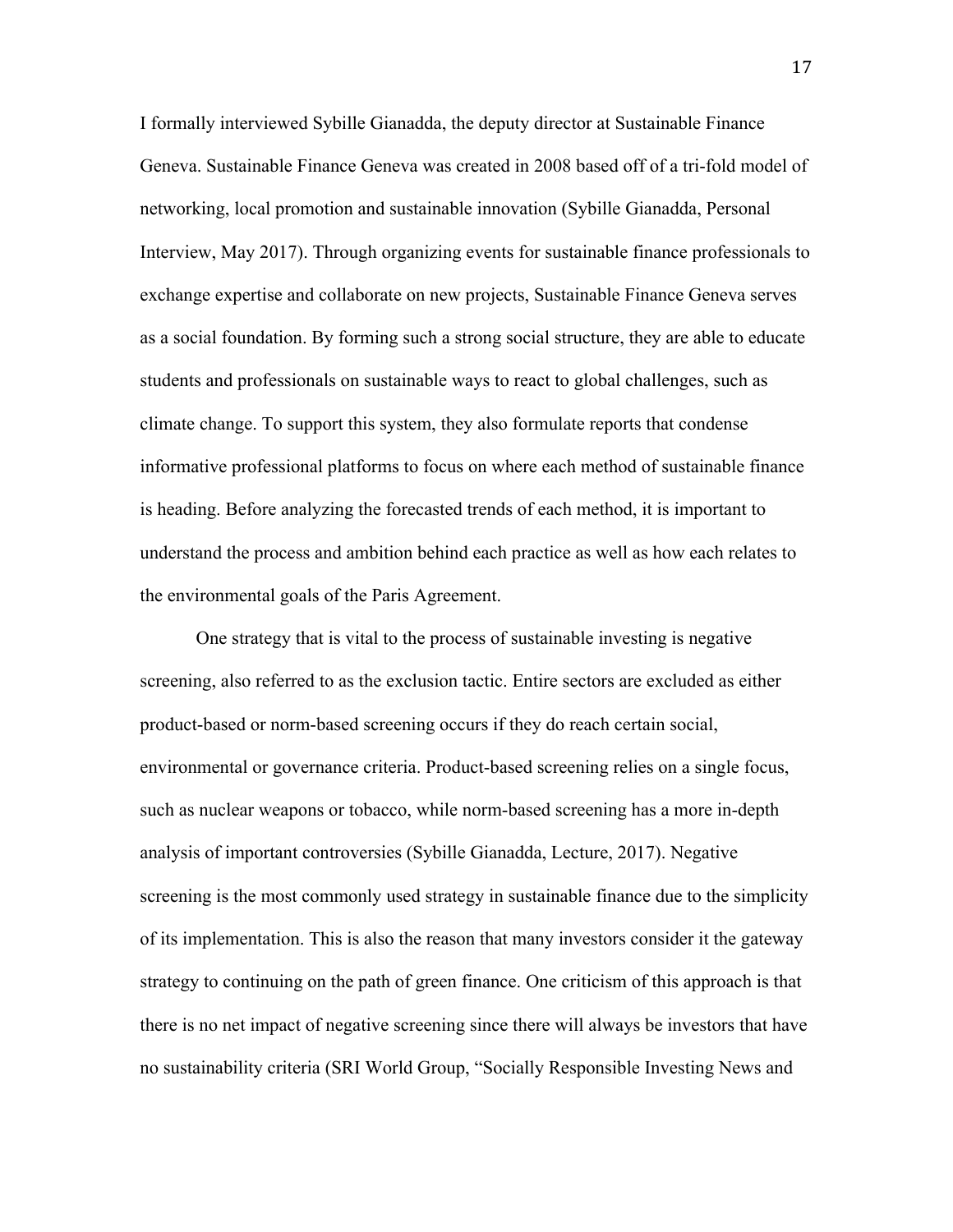Information"). However, with the Paris Agreement now in effect and the passing of Article 173 in France, the existence of such investors may be coming to a halt. Therefore, exclusion will continue to be very efficient in many industries and remain an important liaison for various other aspects of sustainable finance.

Nonetheless, the ESG approach remains the central focus of investor, company and government efforts under the Paris Agreement. By incorporating material ESG risks and growth opportunities directly into the valuation report of each company, this type of non-financial report actually fosters the motivation for companies to become more socially responsible and transparent, thus encouraging sustainable finance practices (Singapore Management University, "The Need for Sustainable Finance"). Given this transparency, it is easy for investors to understand how a company handles their social, environmental and governance risks in terms of reputation, opportunity and competitive edge. Therefore, the valuation of a company under ESG methodology is prevailing over the bare financial valuation due to the pressure the Paris Agreement has put on companies and investors.

Surprisingly, the least stable method of sustainable finance, thematic investing, has gained the popularity to prove relevant with the growing interest in renewable energy. Thematic investing entails selection on the basis of environmental, social or governance themes (Sybille Gianadda, Lecture, 2017). Currently, trending focuses include, but are not limited to, renewable energy, sustainable agriculture, education and health. While these themes may be relevant now, the practice of thematic investing has struggled to attract investors from year to year based on inconsistent portfolio performance (Sybille Gianadda, Personal Interview, May 2017). Although there may be fluctuating

18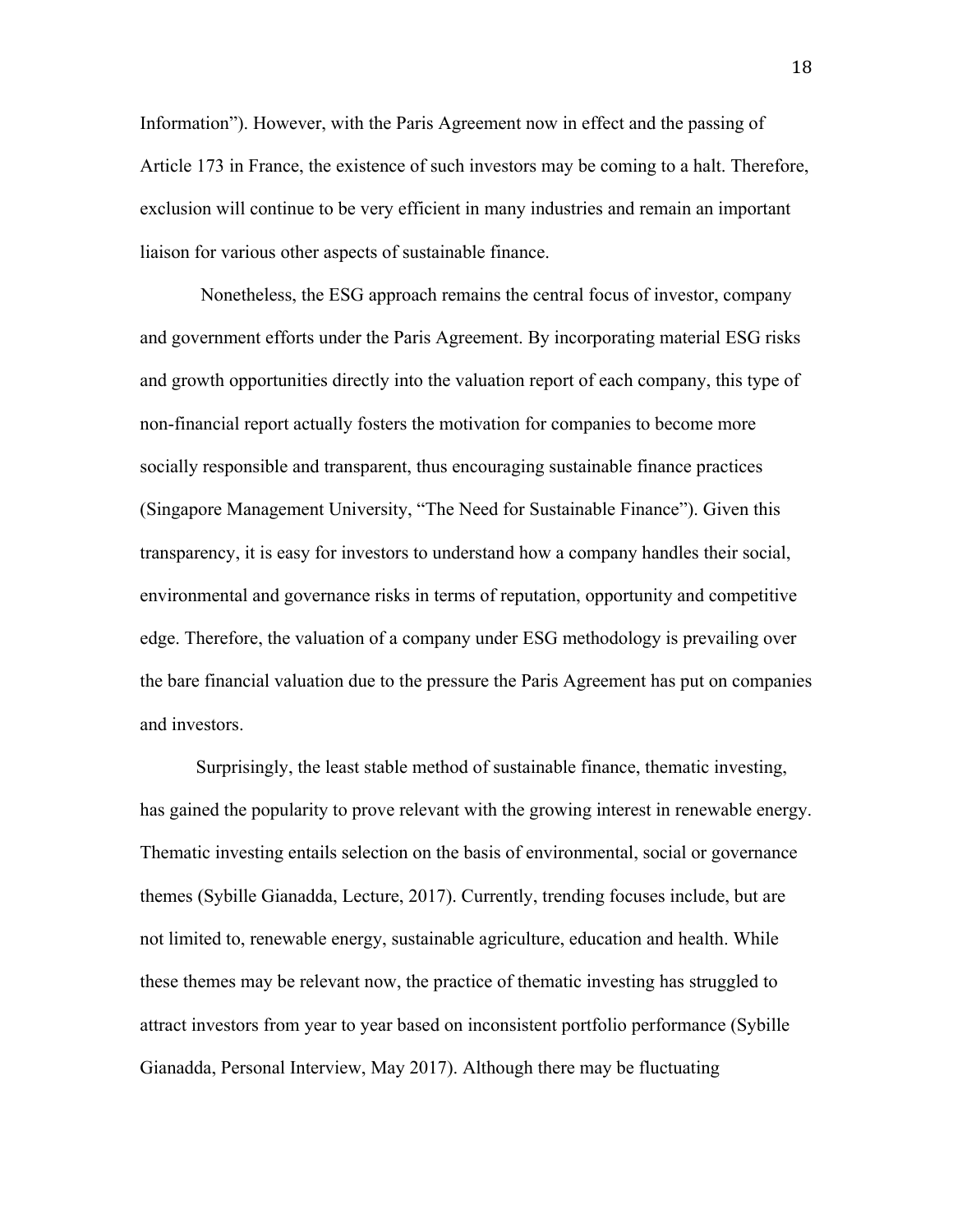performance measures from time to time, due to the emphasis that the Paris Agreement has put on reducing emissions and the support it has given to the renewable energy sector, thematic investing is forecasted to gain traction.

As different methods of sustainable finance become more or less attractive to investors and the market, one trend that is reaching exponential heights is the factor of engagement. Companies, investors and governments are becoming more aware of the environmental issues our world faces and that the only way to combat this unsustainable lifestyle is to unite forces and address these challenges head-on. Under the Paris Agreement guidelines and this newfound climate consciousness, the approach of active ownership comes into play. This method proves to be the most impactful based on its high engagement factor, as stakeholders pursue direct interaction with management in regards to promoting the best ESG practices and to improve disclosure (Sybille Gianadda, Lecture, 2017). Due to the fact that engagement is favored over exclusion in this process, the role of the asset owner is strengthened. Given these components, the structure of this strategy is a catalyst for awareness and support of a company's transition towards sustainability. Investors seek out companies with high visible environment, social and governance performance because many times, they are more viable in the long run (Ridgeway, "The Sustainable Economy"). The long-term scope that investors are moving towards along with the Paris Agreement regulations are pressuring companies to become more climate-conscious, creating a new competitive edge in the market. This sort of shareholder activism and advocacy is a vital aspect of sustainable finance in the perspective of individuals as well as corporations.

19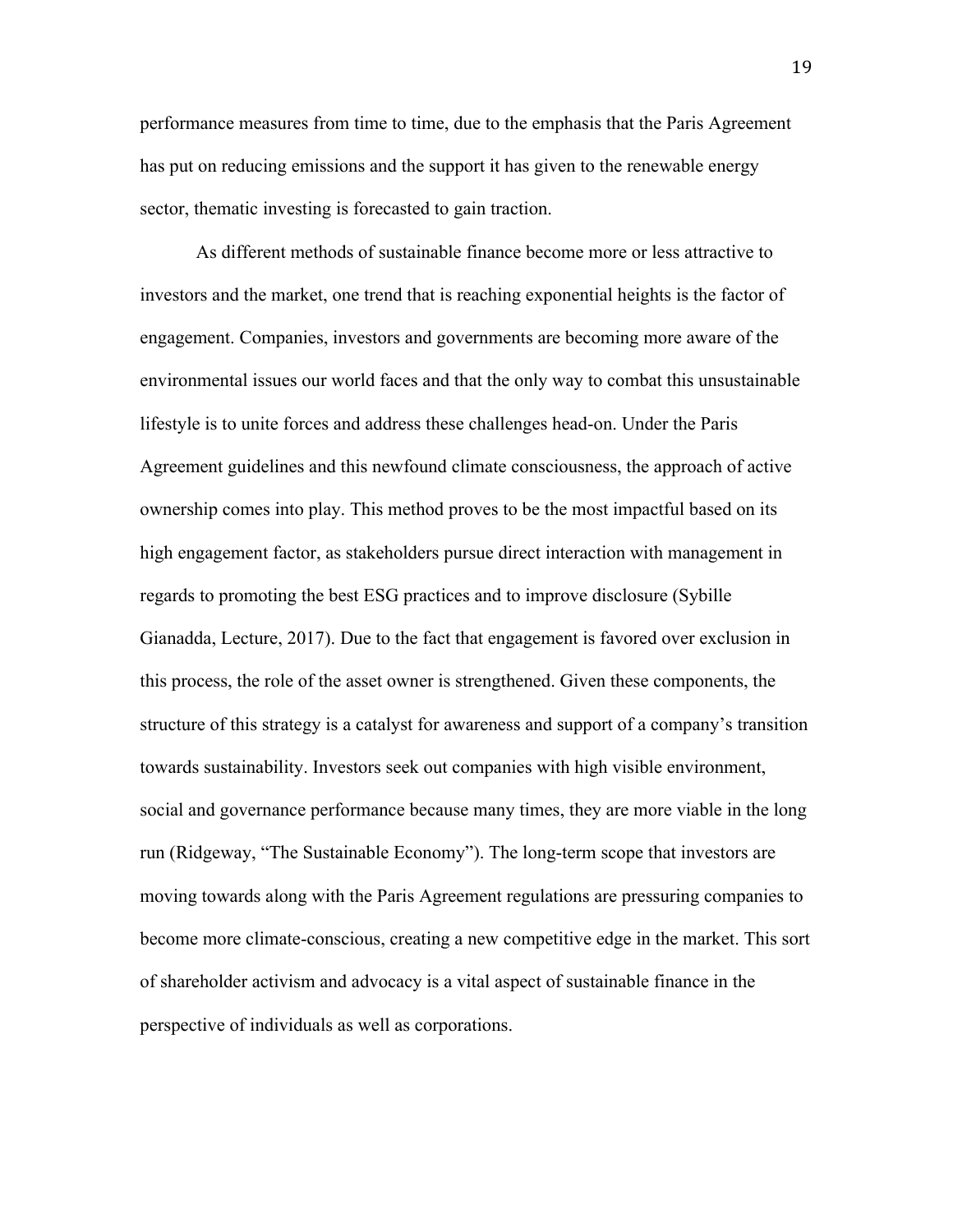Aside from the engagement factor, the growing trend of divestment has been a direct result of the passing of the Paris Agreement. Divestment is understood as "the action or process of selling off subsidiary business interests or investments" which is often motivated by climate change-related risks (Baron and Fischer, "Divestment and Stranded Assets in the Low-Carbon Transition"). Various methodologies of divesting include full, partial or value chain divestment. Not only have these strategies gained prominence among activists and institutional investors, principal government funds have also followed suit, such as the Norwegian Sovereign Wealth Fund and Sweden's Pension Fund AP2. One criticism that hinders the momentum of divestment is that when an investor divests certain companies or whole sectors, they lose their ability to influence corporate behavior or improve transparency through engagement with senior management or by filing resolutions (Baron and Fischer, "Divestment and Stranded Assets in the Low-Carbon Transition"). However, divestment remains an important catalyst in the efforts to reduce emissions, as seen in appendix C, and helps fulfill consumers and investors demand for climate-conscious activity. To date, \$2.6 trillion is assets across 43 countries have committed to some form of divestment (Baron and Fischer, "Divestment and Stranded Assets in the Low-Carbon Transition"). Therefore, tracking the effect of divestment today and in the future is vital as the phenomenon gains importance and diversity under the Paris Agreement.

By taking all current and future practices of sustainable investing into consideration, it is apparent that the market and investors are pushing the standards of the Paris Agreement to a new level. This effort is evident through expanding platforms such as Ceres, an organization that empowers investors to drive climate solutions through the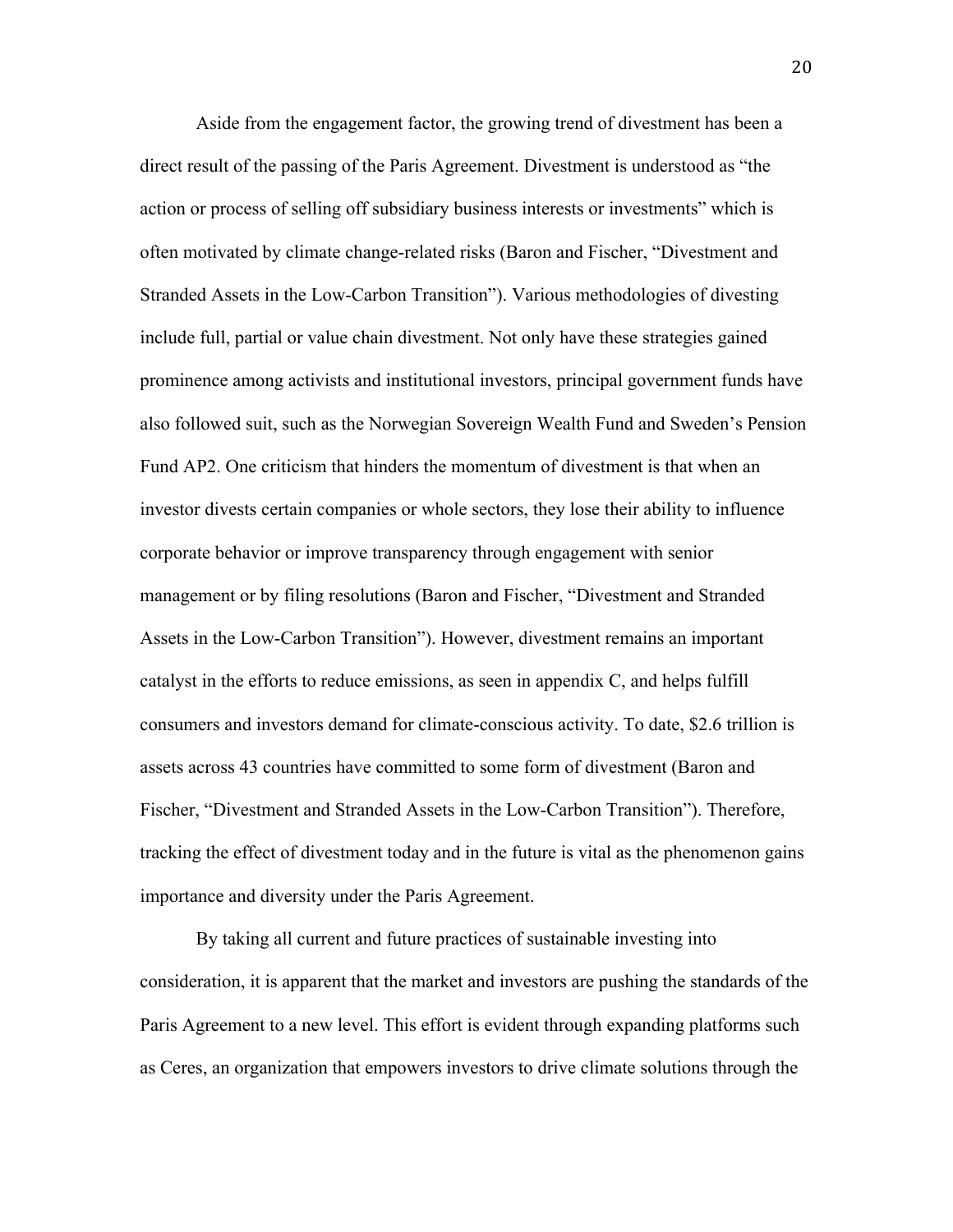economy. There has been exponential growth in the form of resolutions and innovative tools to mobilize company and investor leaders in pursuing sustainable practices on a state, federal and global level (Sybille Gianadda, Personal Interview, May 2017). The Institutional Investors Group on Climate Change, or IIGCC, is another social platform that aligns with the goals of the Paris Agreement. IIGCC provides investors with a collaborative space to encourage public policies, investment practices and corporate behavior that address long-term risks and opportunities associated with climate change (IIGCC, Official Website). IIGCC's impact on the European market in regards to sustainable finance is substantial, seeing as they have a network of more than 136 members, including some of the largest pension funds and asset managers in Europe (IIGCC, Official Website). Between the pressure that the Paris Agreement puts on companies and the vast network of climate-positive social platforms and sustainable finance methods, long-term environmental goals will be fulfilled.

### **Case III: IETA & the Future of Carbon Markets Under the Paris Agreement**

Although the Paris Agreement entered into force in 2015, the new standards and regulations that were put into place aim to influence the future as well. This contract has become a very important center and supporter of carbon finance, especially after France passed article 173, which requires reports regarding how they measure emissions in investments (Sybille Gianadda, Personal Interview, May 2017). However, the use of carbon markets began far before the Paris Agreement. Founded in 1999, IETA has continued to strengthen its model as a business association for the private sector of business behind carbon markets. For the sake of this proposal, a carbon market can be defined as "the trading of carbon emission allowances to encourage or help countries or companies to limit their carbon dioxide emissions" (Lexicon Financial Times, "Carbon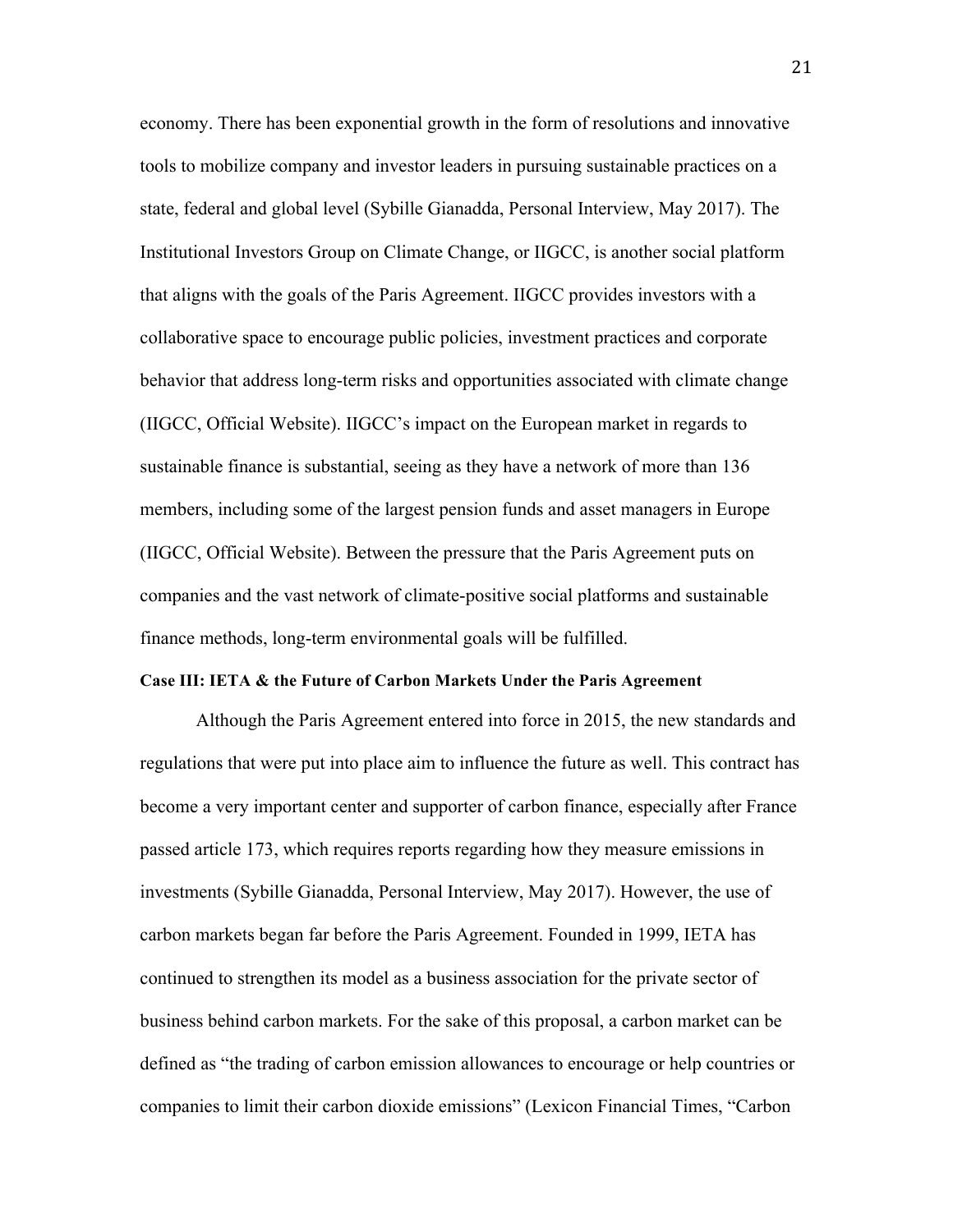Market"). IETA acts on behalf of about 140 companies that prefer carbon markets to combat climate change and are in support of low carbon projects (Simon Henry, Personal Interview, April 2017). Through the support of the Paris Agreement, organizations like IETA forecast continued growth of carbon markets, particularly in China and Canada.

However, since companies need to pay for carbon permits, this puts a price on carbon emissions as a waste product, which also puts a price on the market failure of emissions. While the current price is only 5 euros per ton, with the supply of permits decreasing in order to meet the EU's pollution goal in 2020 to 2030, the price per ton is forecasted to increase drastically which would take a huge toll on specific business decisions. It is this attempt at putting a price on emissions that has made carbon markets a very political atmosphere, especially since there is no tangible product behind carbon (Simon Henry, Personal Interview, April 2017). In turn, national governments have become very influential in the structure of carbon markets. Nonetheless, due to the inevitable scarcity of permits, carbon markets aim to be as efficient as possible in reducing emissions while still remaining cost-sensitive (Simon Henry, Personal Interview, April 2017). This way, companies are granted some degree of flexibility in meeting regulations instead of enforcing strict quotas on emissions, which would be extremely expensive and unattractive to many companies. Although there will be a point in which every company will need to invest financial and human resources into completely sustainable innovation, the current structure of carbon markets is what makes it a very feasible option to combat climate change for the next 5 to 10 years.

One interesting setback of carbon markets is how influential consumer power is regards to carbon permits and carbon reduction projects. Many individuals criticize the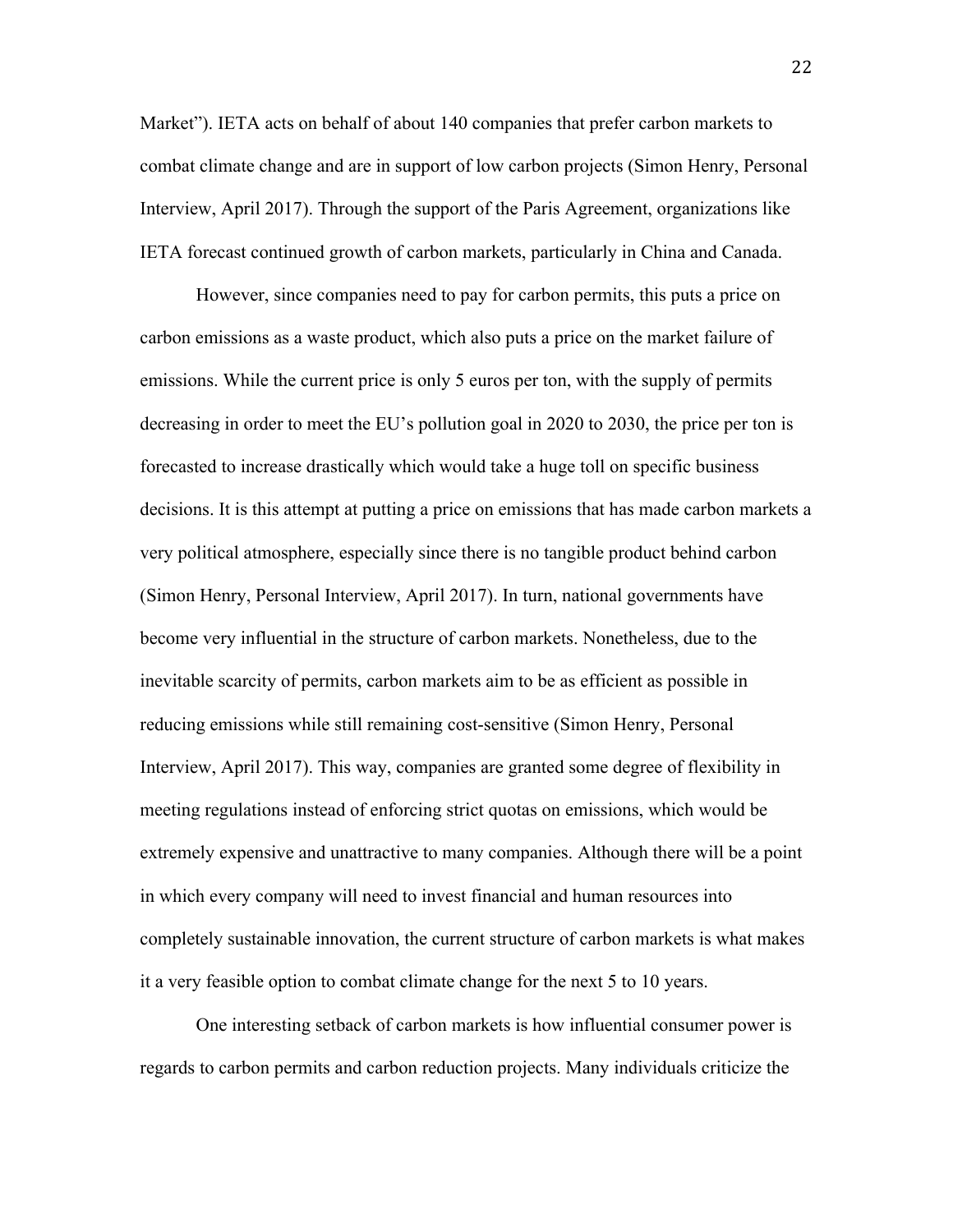trading and buying of carbon permits and demand instant innovation for long-term infrastructure or immediate structural changes (Simon Henry, Personal Interview, April 2017). There is this idea that carbon reduction projects aren't enough to combat carbon emissions for the time being. However, what many people don't understand is that releasing 100 tons of carbon in a factory in Asia, and saving 100 tons of carbon in Canada by planting trees has the exact same net effect no matter where you are in the world. Therefore, carbon reduction projects are a very feasible way of picking up some of the slack in the short term that these permits create while carbon markets slowly and costeffectively drain the legal amount of emissions and permits to meet the goals of the Paris Agreement.

Another forecasted trend that has received a plethora of international support, especially after the passing of the Paris Agreement, is the use of renewable energy. Although coal's use is falling by about 1% a year in Europe, it still generates a quarter of the continent's power and a fifth of its greenhouse gas emissions which is why the urge for renewable energy is stronger than ever before (Neslen, "EU Must Shut All Coal Plants by 2030"). In fact, there is actually a push from global governmental and business leaders to transition to 100% renewable energy worldwide in order to achieve climate goals (William Brittlebank, "Global Leaders Call for 100% Renewables Transition"). The UN Development Program as well as 30 leading companies including Apple and Bank of America supports this movement of RE100. Major players are transforming their business model completely in order to support renewable energy. For example, IKEA has installed almost 700,000 solar panels on its stores worldwide and has announced the construction of even more (William Brittlebank, "Global Leaders Call for 100%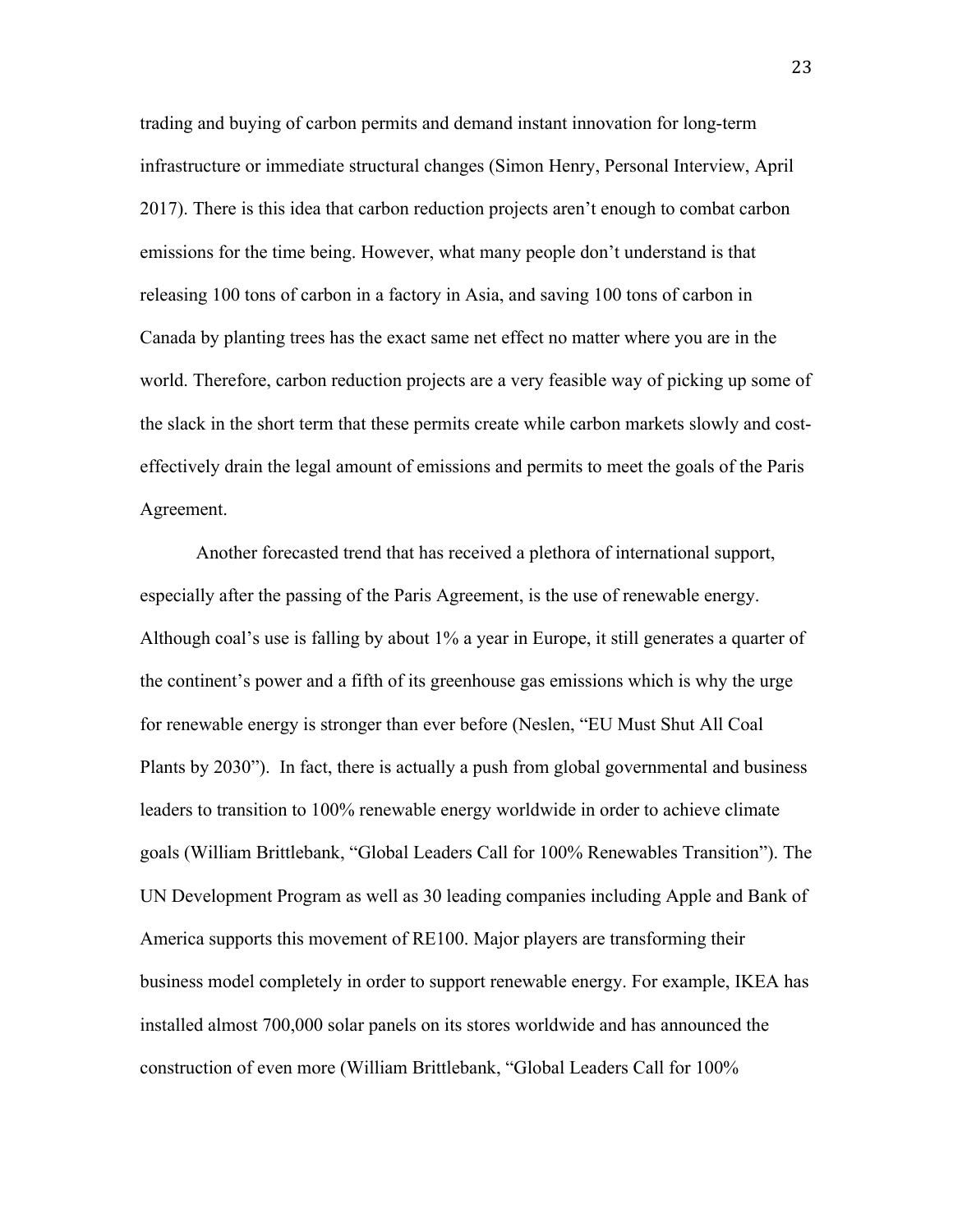Renewables Transition"). Overall, renewables will make very large strides in the coming decades. However, the next frontier under the Paris Agreement is to expand their use in the industrial, building and transportation sectors where enormous potential for growth exists (International Energy Agency, "World Energy Outlook 2016").

Overall, the long-term efforts and goals of the Paris Agreement can be seen through arising trends in the market. Carbon markets are gaining traction as the supply of carbon permits decreases due to the limiting legislation produced through the Paris Agreement. Although it may be criticized for not tackling climate change head on, it has proven to be a very successful strategy for companies due to the flexibility it offers as well as the cost-sensitive nature of this market. On the other hand, renewable energy has taken popularity to a whole new level with the RE100 movement. While some deem this idea too ambitious, many reputable government and business leaders have gotten major companies on board with this notion. Regardless of which forecasted trends actually pan out to the extent they are expected to, the Paris Agreement has created a shift towards a more long-term focus for many prominent players in the market. Due to this motivation, the Paris Agreement will continue to acclimate sustainable finance methods to future climate goals.

Given the available resources for my field research, the conclusions drawn ran inherently parallel to the forecasted course of the Paris Agreement. Overall, this leads me to believe that the Paris Agreement has impacted various sustainable finance methods at the financial and structural levels. Thus, it also impacts the way organizations approach environmental and social challenges. In return, these strategies of sustainable investing are accelerating progress towards the 2 degrees Celsius goal. They are also contributing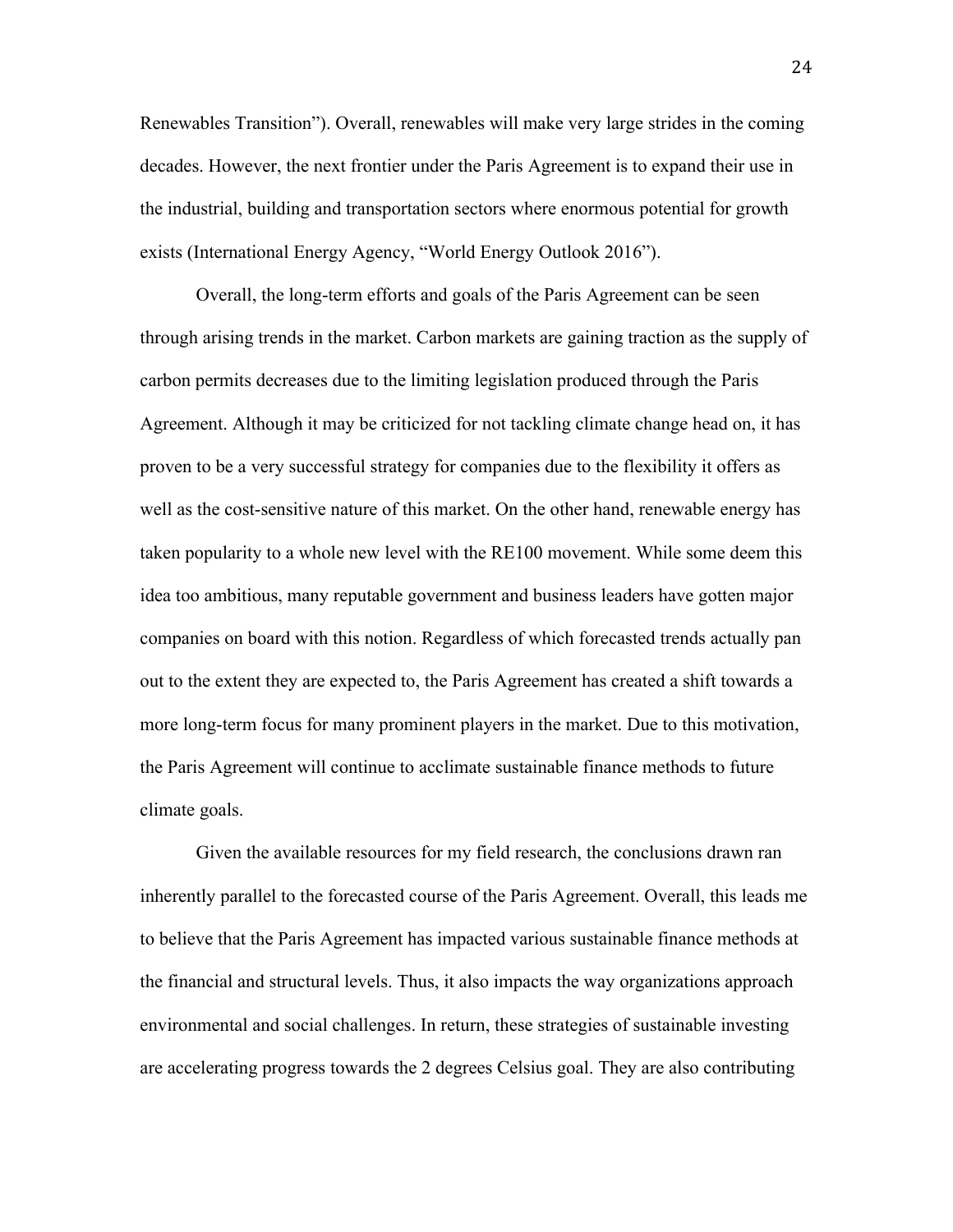efforts towards various other climate-neutrality actions that the Paris Agreement has addressed. By maintaining this reciprocating relationship with companies and investors, the Paris Agreement will continue to positively impact the market and environment.

### **Conclusion**

Throughout these 5 weeks of research, I have gained a plethora of knowledge and experience surrounding the Paris Agreement, sustainable finance, carbon markets and renewable energy. The opportunity to network and witness the different perspectives of multiple business professionals added a whole new dimension to my personal research. After analyzing my personal and professional findings, there is confirmation that the Paris Agreement has drastically affected the sustainable finance sector as well as the global market. This contract has shown opportunity in some areas, such as carbon markets and renewable energy, as well as failures, particularly in the coal market. Since it passed, the Paris Agreement has also populated the actions of divestment and engagement around the globe. The push to measure the carbon footprint of companies and of investor portfolios has been deemed environmentally effective and will continue to make positive impacts on climate change.

While the environmental progress has been positive, many concerns remain that the regulations are still too lax. While it is important to consider the financial implications of changing business and market standards, both should have been environmentally conscious from the start but they weren't. This has now created the pressure of time as our climate and raw, natural resources are becoming more and more unsustainable. "We didn't take care of our environment, and that is a market failure", explains Steven Tebbe (Steven Tebbe, Personal Interview, April 2017). While many

25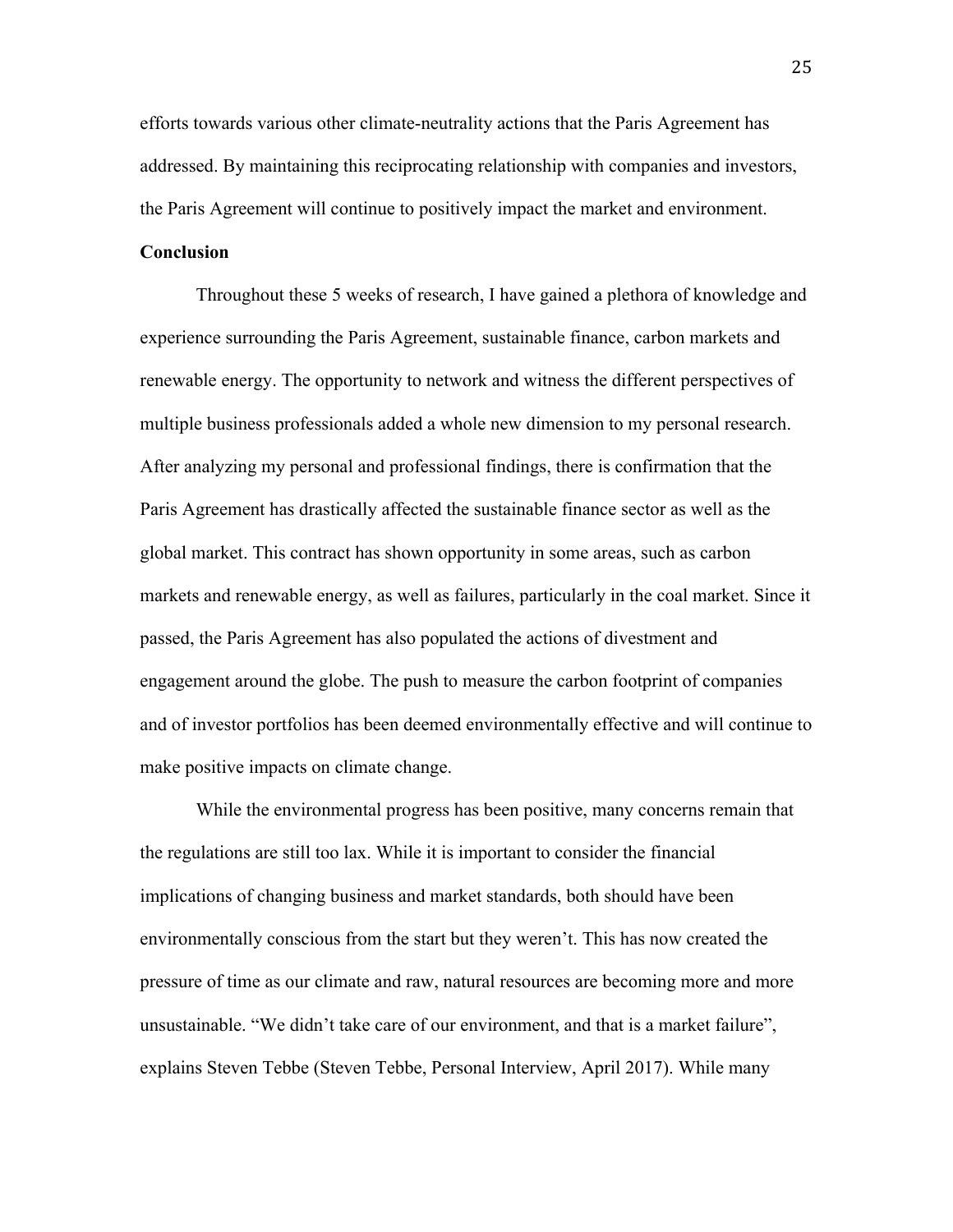companies are attempting to set ambitious energy goals for years to come, the environment needs every leading corporation and government to act as an advocate.

To conclude, only time can tell whether the financial, environmental, political and social impacts of the Paris Agreement will suffice. Based off of my personal and professional field research, I recommend that legislation becomes stricter with age, carbon markets are utilized for the time being, and sustainable innovation be a required focus around the globe. I concur that positive screening and thematic investing are making progress and positive impacts, however there needs to be a stronger push for structural changes, not only surface level modifications. Overall, since the passing of the Paris Agreement, the world has now embarked on a historic transformation. This has created the opportunity for studying the correlation between the environment and finance like never before. In 2018, there will be an assessment on implementation and collective progress, which will serve as a formal indication of our current environmental state. Given the outcome, I deem that to be a very interesting opportunity to research how the legislation has progressed, what environmental changes have occurred and where sustainable finance is headed past 2020. When it comes to sustainable development, every country is a developing country. However, with unconditional support and effort, I conclude that the globe can beat climate change. Alone we can go quickly, but together we can go far.

26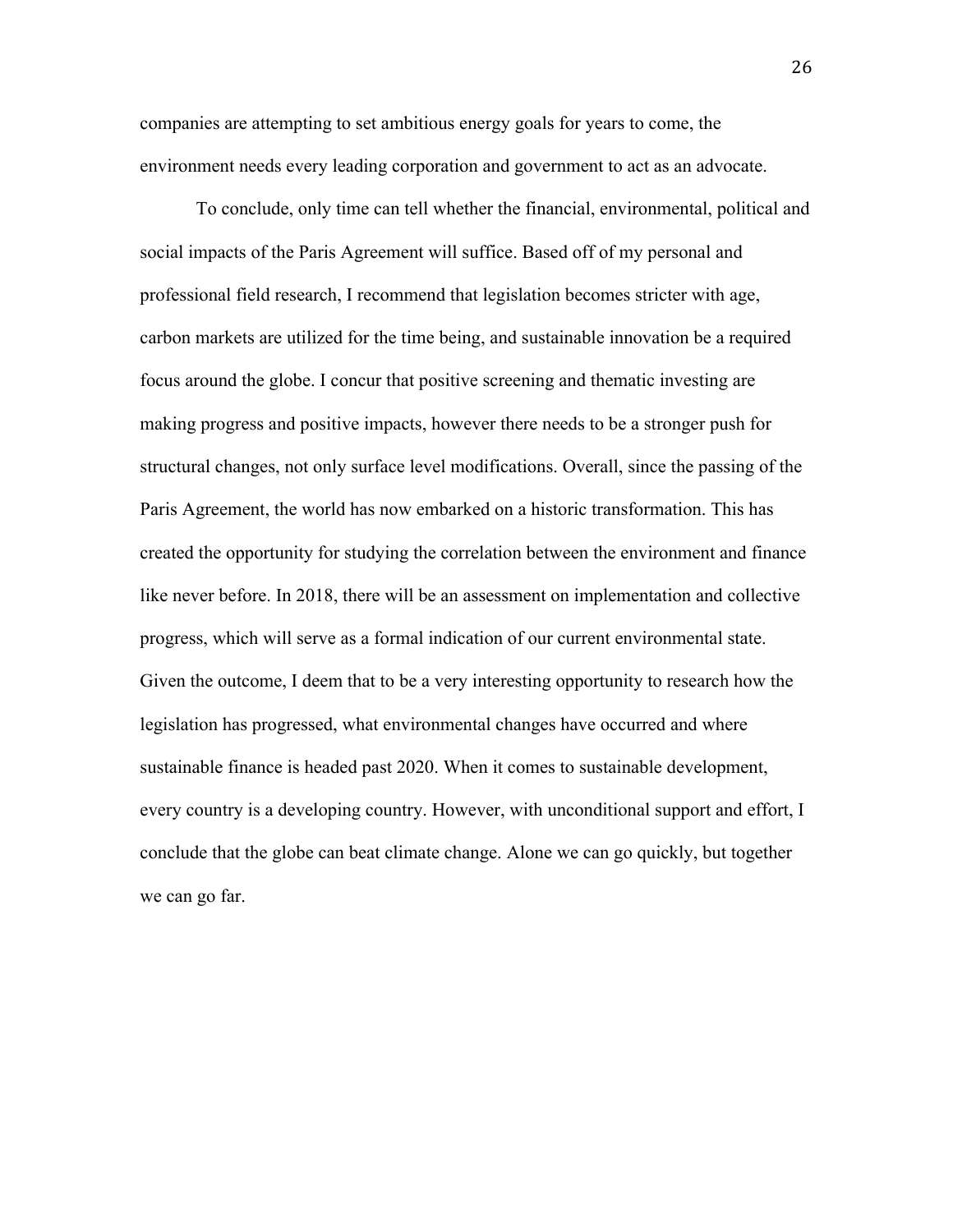#### **Works Cited**

### **Primary sources**

Gianadda, Sybille. "Sustainable Finance Geneva Structured Interview." Personal interview. 1 May 2017.

Henry, Simon. "IETA Structured Interview." Personal interview. 10 Apr. 2017.

"Informal Personal Interview." Personal interview. 21 Apr. 2017.

"Informal Personal Interview." Personal interview. 21 Apr. 2017.

Tebbe, Steven. "CDP Structured Interview." Personal interview. 10 Apr. 2017.

#### **Secondary sources**

- Baron, Richard, and David Fischer. *Divestment and Stranded Assets in the Low-carbon Transition* (2015): n. pag. Organization for Economic Co-Operation and Development, 28 Oct. 2015. Web. 4 May 2017.
- Brittlebank, William. "Global Leaders Call for 100% Renewables Transition to Achieve Paris Agreement Climate Goals." *The Climate Group*. N.p., 17 Nov. 2016. Web. 04 May 2017. <https://www.theclimategroup.org/news/global-leaders-call-100 renewables-transition-achieve-paris-agreement-climate-goals>.
- Carrington, Damian. "Climate Change Impacts Are Already Hitting Us, Say Europeans." *The Guardian*. Guardian News and Media, 08 Mar. 2017. Web. 03 May 2017. <https://www.theguardian.com/environment/2017/mar/08/climate-changeimpacts-already-hitting-us-say-europeans>.
- CDP. "CDP Official Website." *Home - CDP*. N.p., n.d. Web. 03 May 2017. <https://www.cdp.net/en>.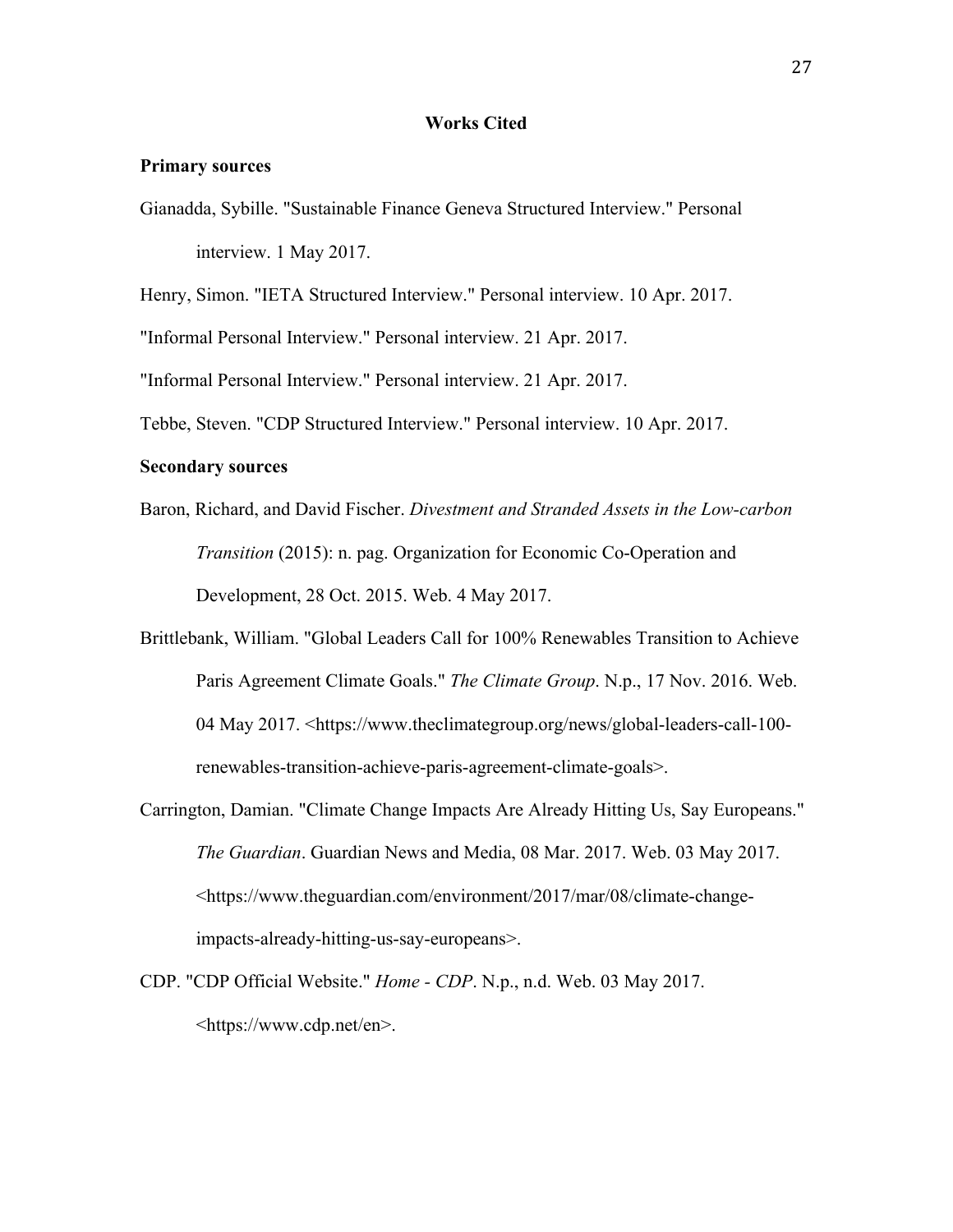- European, Commission. "Paris Agreement." *Climate Action - European Commission*. European Commission, 16 Feb. 2017. Web. 27 Apr. 2017. <https://ec.europa.eu/clima/policies/international/negotiations/paris\_en>.
- Financial Times, Lexicon. "Lexicon." *Carbon Market Definition from Financial Times Lexicon*. N.p., n.d. Web. 04 May 2017. <http://lexicon.ft.com/Term?term=carbonmarket>.
- Freedman, Stephen. "Adding Value to Investing." *Short Selling* (2015): n. pag. UBS, 24 Mar. 2015. Web. 27 Mar. 2017.
- Gianadda, Sybille. "Introduction to Sustainable Finance." SIT Lecture- RME Course. Switzerland, Nyon. 14 Feb. 2017. Lecture.
- HSBC (2015), Stranded assets: what next?, HSBC, London.
- IIGCC. "IIGCC Official Website." *IIGCC*. N.p., n.d. Web. 04 May 2017. <http://www.iigcc.org/>.
- International Energy Agency. "World Energy Outlook 2016." *November*. IEA, 16 Nov. 2016. Web. 04 May 2017. <http://www.iea.org/newsroom/news/2016/november/world-energy-outlook-2016.html>.
- Kline, Maureen. "9 Sustainable Investing Trends for 2016." *Inc.com*. Inc., 01 Jan. 2016. Web. 27 Mar. 2017. http://www.inc.com/maureen-kline/9-socially-responsibleinvesting-trends-to-look-for-in-2016.html
- Neslen, Arthur. "EU Must Shut All Coal Plants by 2030 to Meet Paris Climate Pledges, Study Says." *The Guardian*. Guardian News and Media, 09 Feb. 2017. Web. 03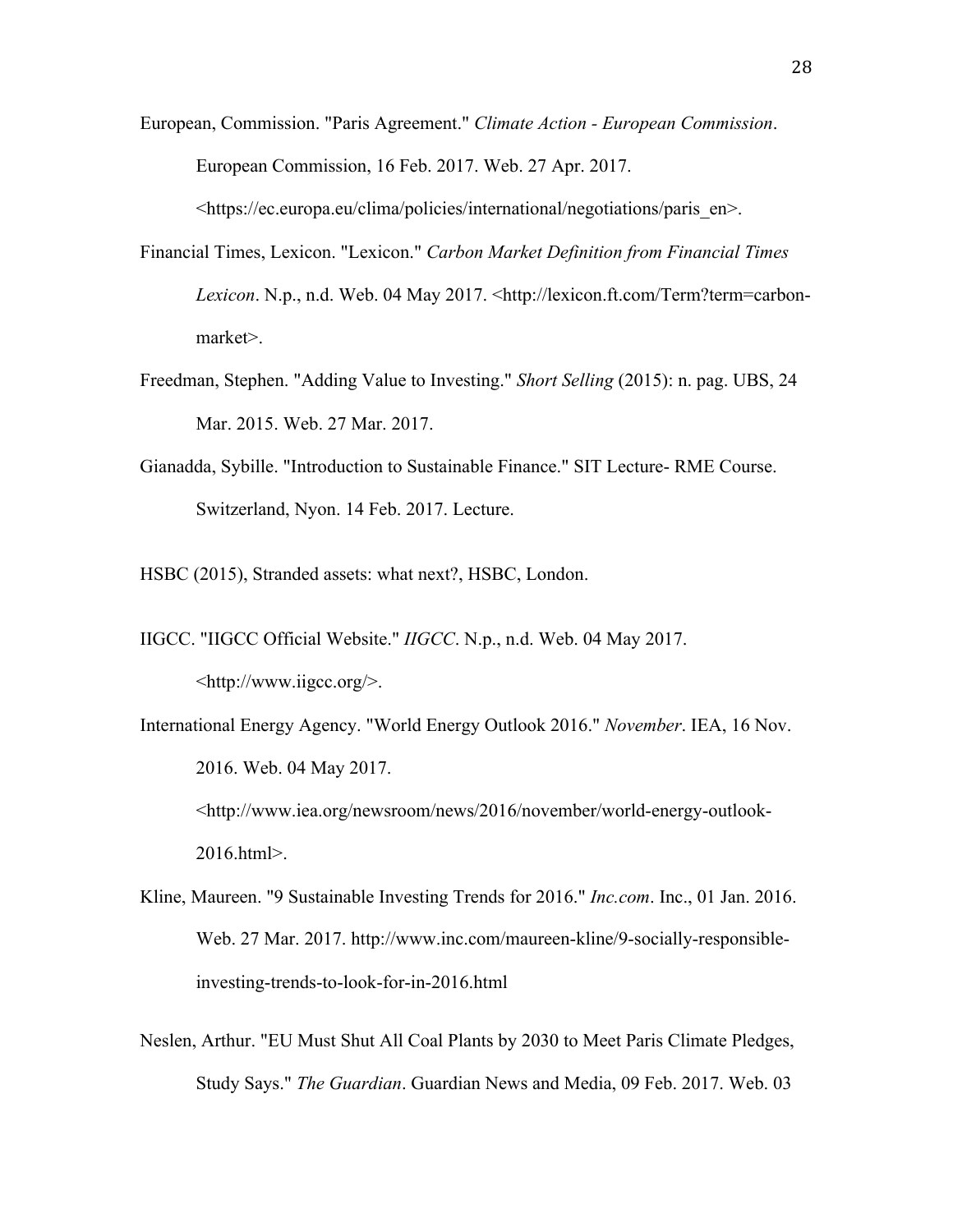May 2017. <https://www.theguardian.com/environment/2017/feb/09/eu-mustshut-all-coal-plants-by-2030-to-meet-paris-climate-pledges-study-says>.

Ridgeway, Yvon ChouinardJib EllisonRick. "The Sustainable Economy." *Harvard Business Review*. Harvard Business Review, 31 July 2014. Web. 27 Mar. 2017. <https://hbr.org/2011/10/the-sustainable-economy>.

Singapore Management University. "The Need for Sustainable Finance." *The Need for Sustainable Finance*. N.p., 31 Jan. 2017. Web. 27 Mar. 2017. <https://www.smu.edu.sg/perspectives/2017/01/31/need-sustainable-finance>.

- UNFCCC. "Status of Ratification." *The Paris Agreement - Main Page*. UNFCCC, 10 Jan. 2017. Web. 11 Apr. 2017. <http://unfccc.int/paris\_agreement/items/9485.php>.
- UNFCCC. "UNFCCC EHandbook." *UNFCCC EHandbook*. United Nations Framework Convention on Climate Change, n.d. Web. 11 Apr. 2017.

<http://bigpicture.unfccc.int/#content-the-paris-agreemen>.

World Group, SRI. "Socially Responsible Investing News and Information." *SocialFunds.com: Socially Responsible Investing News and Information.* N.p., n.d. Web. 27 Mar. 2017. <http://www.socialfunds.com/page.cgi/article2.html>.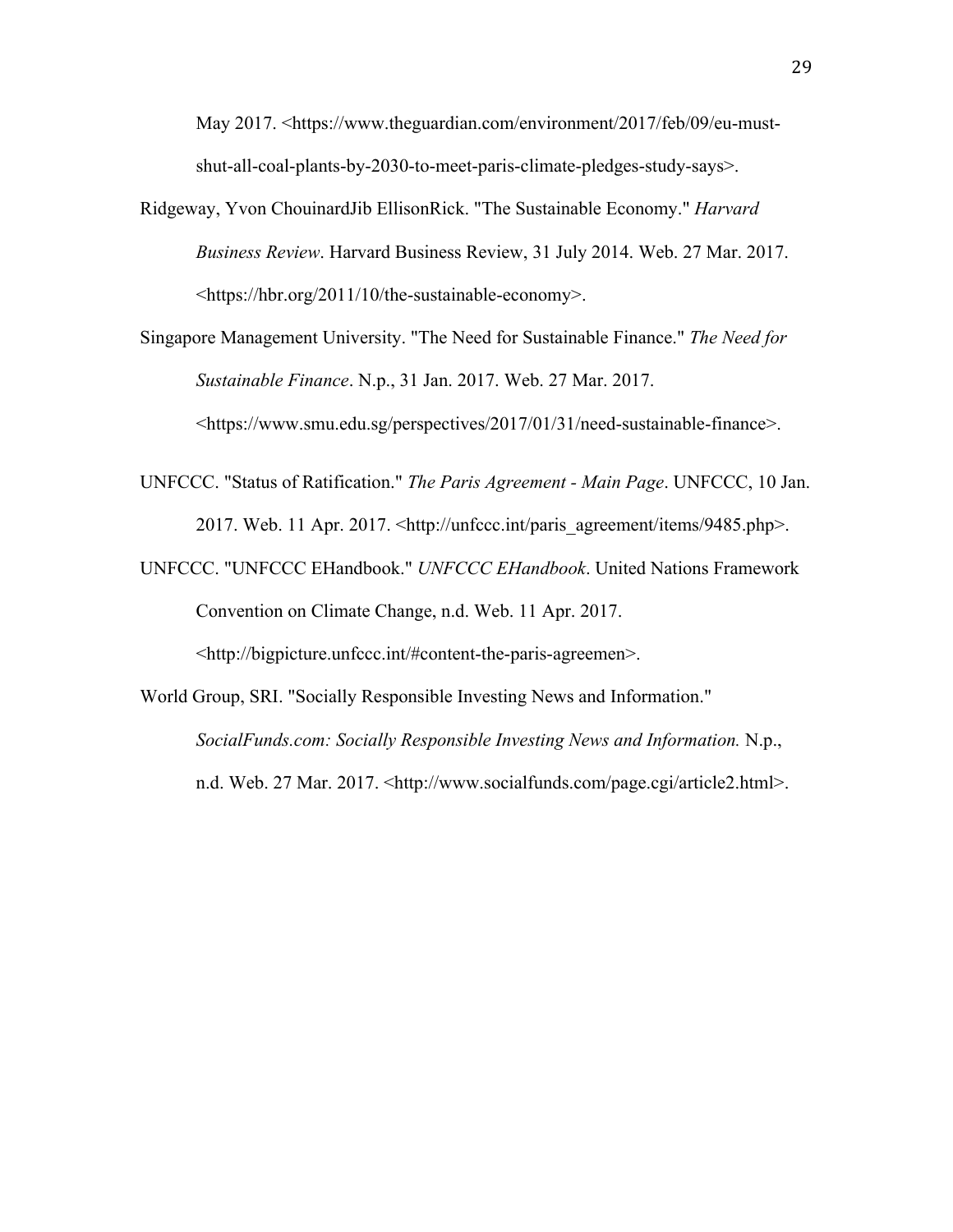### **Appendix A: Interview Notes**

CDP Interview April 10, 2017 Geneva, 14:00 Steven Tebbe

### **Describe the background, origins and goals of CDP (Any details you see**) **fit for better understanding the company)**

- CDP works with institutional investors: Asset owners (Church) and asset managers (banks)
- Represents both, renewed mandate every year, over 800 investor signatories, 100 trillion USD, nearly 100% of accessible investor capital
- Targets big stock listed companies on behalf of investors who are their shareholders,
- Open and transparent questionnaire
- Companies report to CDP and give information, by far the largest corporate data base in the world
- Annual rating on environmental risk and preparation state of companies
- Cost of capital of a company with a high rating goes down, easier investing and innovation, better credit
- Gives to the option for companies to go public with this report or remain private to investors
- Partner with CDP to retrieve data, prevents people commercializing data
- Primarily about carbon: green house gas emissions, adding water and deforestation (most measurable focuses)
- Natural earth value about  $80\%$  in three focuses
- All three interconnected locally, natural capitals

# **What is your personal role in this mission?**

- Managing director for Europe (CEO)
- Headquarters in London (global), European in Berlin
- Europe need to take into account 27 different countries, currencies, languages, ect.
- Europe is the only region with direct environmental leadership with strong legislation
- CDP is a market based mechanism

# **Financial Impact?**

- Focus on leaders and positive screening
- Once agree into the mandate, expenses and costs incurred to review current position and to implement future sustainable practices
- Focus on long term value, investor support, opportunities
- Risk management tool
- Company resistance, threaten with investor skepticism
- Stocks are suffering from noncompliance (Caterpillar)
	- $\circ$  Stranded assets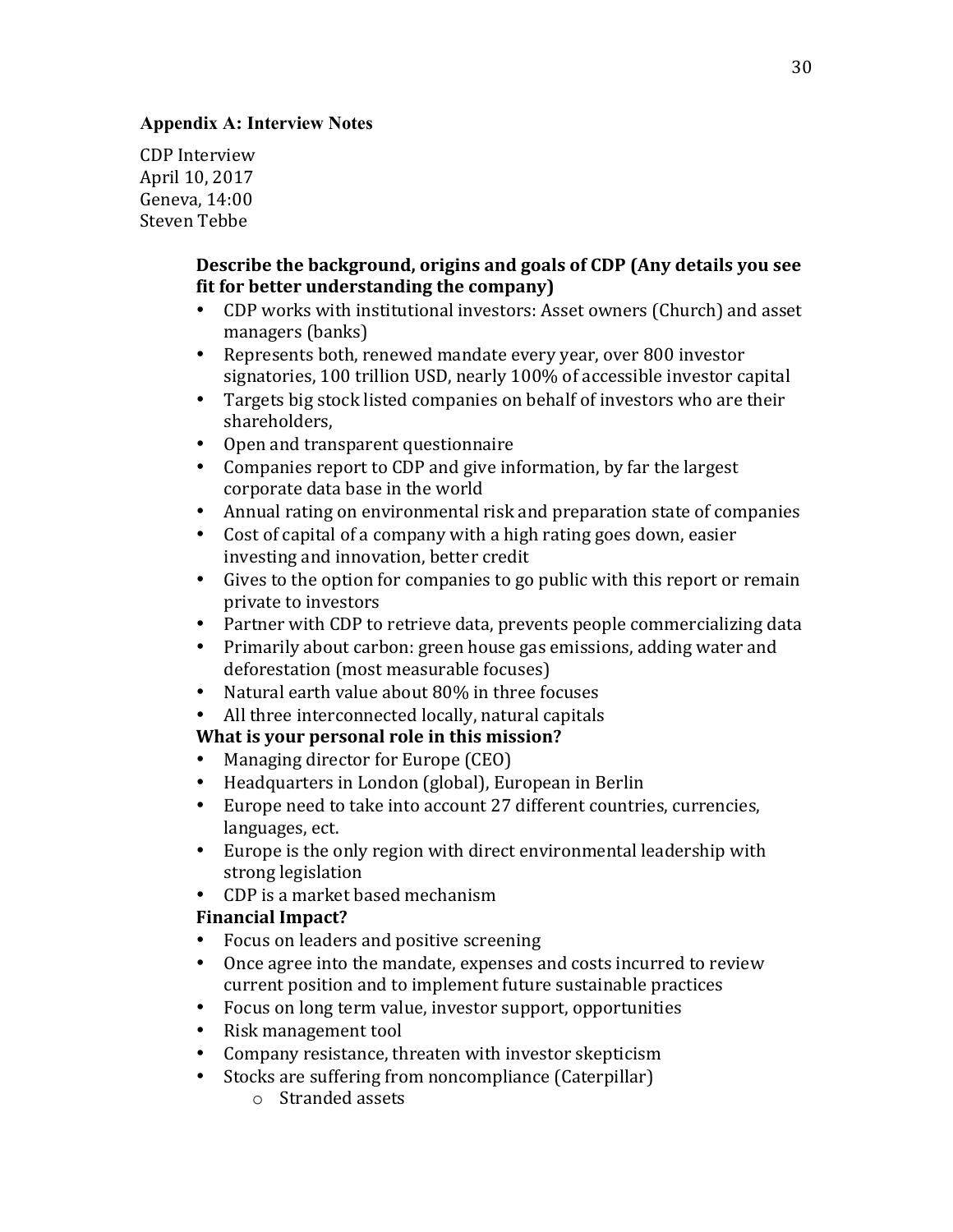- Companies that do the best are the ones who outperform financially (High share price)
- Good management team is very relevant to sustainable success
- Measuring environment is a proxy for measuring how well a company is run

# **Environmental Impact?**

- Energy producers in Germany separate entity's into positive renewable energy and "bad bank"
- Direct environmental changes, tracked more than 10,000 different
	- $\circ$  Changing lightbulbs to changing their business model
	- $\circ$  Half risk mitigation and half opportunity detection, overlap sometimes
- Track around 5,500 globally, 2500 report to CDP makes up about 60% of global market capital
- Other 3000 CDP motivates through supply chain interaction
	- $\circ$  Walmart: over 100,000 different suppliers, gives CDP top 100, goes on behalf of Walmart to these suppliers to fill out questionnaire
	- $\circ$  Increases leverage for companies that aren't even listed on the stock exchange and aren't on the radar of investors
	- $\circ$  Future leverage for expanding to even the smallest of suppliers who are in theory not very transparent
- Europe about 80% of market capital representation, 75% for US, biggest penetration due to biggest market

# **Political Impact?**

- Having real facts and data is very powerful
- Huge political problems of creating stricter environmental legislation  $\circ$  Voter power

# **What future trends do you forecast for CDP and sustainable investing?**

- Snowball effect, companies pay attention to risk
- Revolves around risk and opportunity
- In 10 years, all companies will be evaluated on ESG data
- European legisilation: NFI reporting, must report on ESG issues
- France: article 173, every investor has to disclose the carbon footprint of their investments, will hopefully snowball into other countries
- Hopefully CDP will disappear one day
- Negative screening is becoming relevant in investing practices (German catholic church example)

# **What impact has the Paris Agreement had on CDP?**

- Good leadership in France and with the French government
- Need help to put pressure on the trade association
- Brings engagement between investors and company management
- Created a coalition of investors to put pressure on companies and tell politicians that stricter legislation is possible
- Huge involvement, contributes evidence and support of investors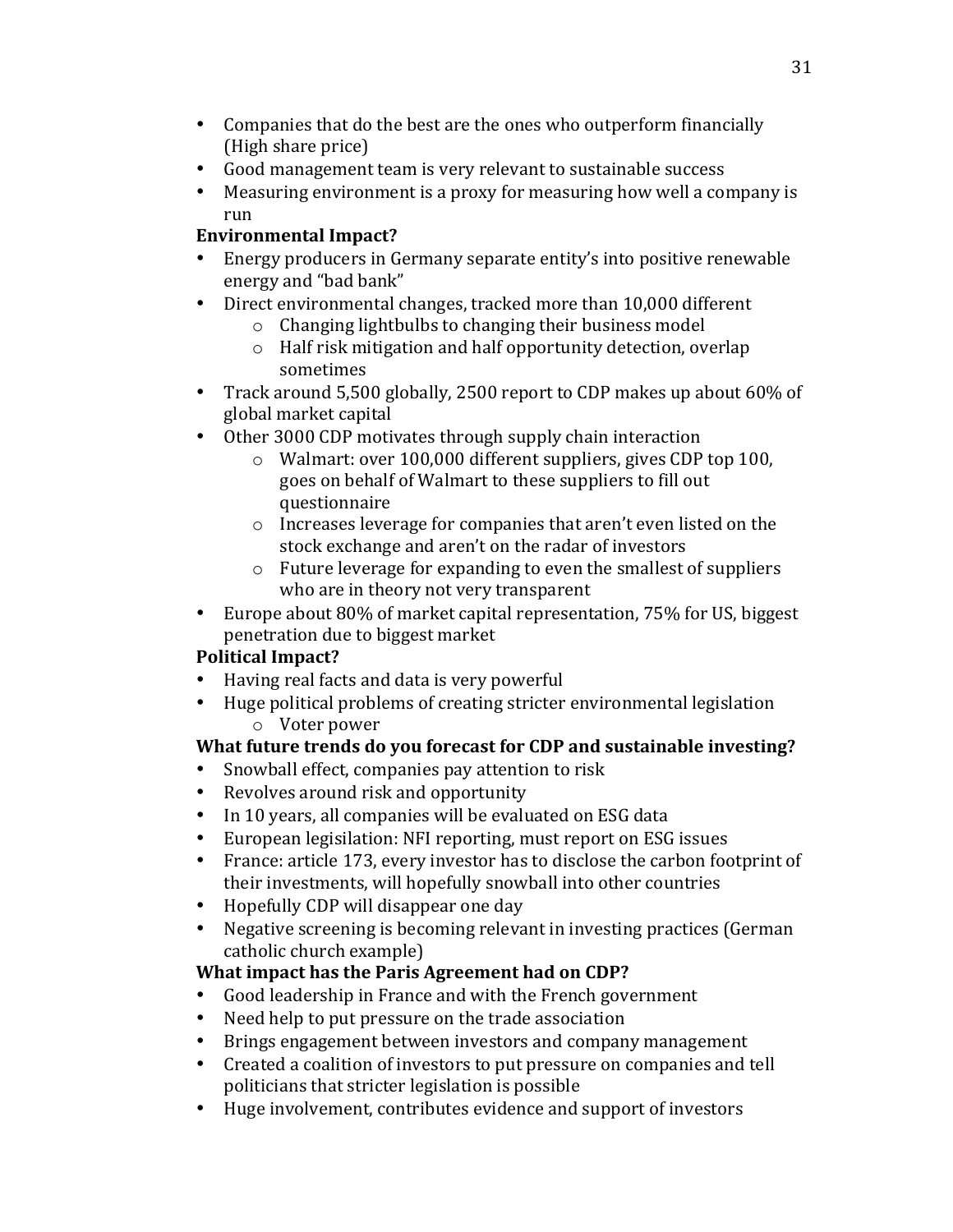- Politicians cannot hold these huge corporations accountable anymore, too big to fail, investors hold these companies accountable
- Bring calmness to the market, educating investors

IETA Interview April 10, 2017 IETA Office Geneva, 16:30 Simon Henry

### **Describe the background, origins and goals of ICROA/IETA (Any details you** see fit for better understanding the company)

- Formed in 1999, business association for private sector of business behind carbon markets
- Carbon markets: put a price on carbon emissions since it's a waste product, puts a price on the market failure, price becomes part of business decisions
- Must buy certificate or permit for the amount of carbon they emit from auctions, over time the supply of permits decreases so by 2020/2030 EU meets their pollution goal, in turn of this scarcity, price of permits go up and influence business decisions
- At some point, renewables must become cheaper than coal/carbon
- Europe market has 12,000 installations
- How do I comply with regulations in the cheapest way possible?
- Allows for flexibility in how companies meet regulations, if you put a strict quota on carbon emission it would be much more expensive
- Carbon markets  $\rightarrow$  be efficient as possible in reducing emissions in a costly manner
- Companies prefer this approach since it gives them flexibility rather than having choices imposed upon them
- Current European price: 5 euros per ton, super cheap, 2006/7/8 before crisis was 30 euros a ton
- Cost of renewables is falling drastically
- Offset: another type of carbon certificate
	- $\circ$  EX) Building forests that saves emissions for less than 5 euros per ton

# **What is your personal role in this mission?**

- IETA is the business association for companies that prefer carbon markets for climate change, supports low carbon projects
- Polluter pays principle, money comes from polluter and goes into new innovations to reduce carbon emissions
- About 140 companies they serve
- Facilitate innovation indirectly
- Work with members in other carbon markets and represent views of members to policy makers
- European carbon market is first formed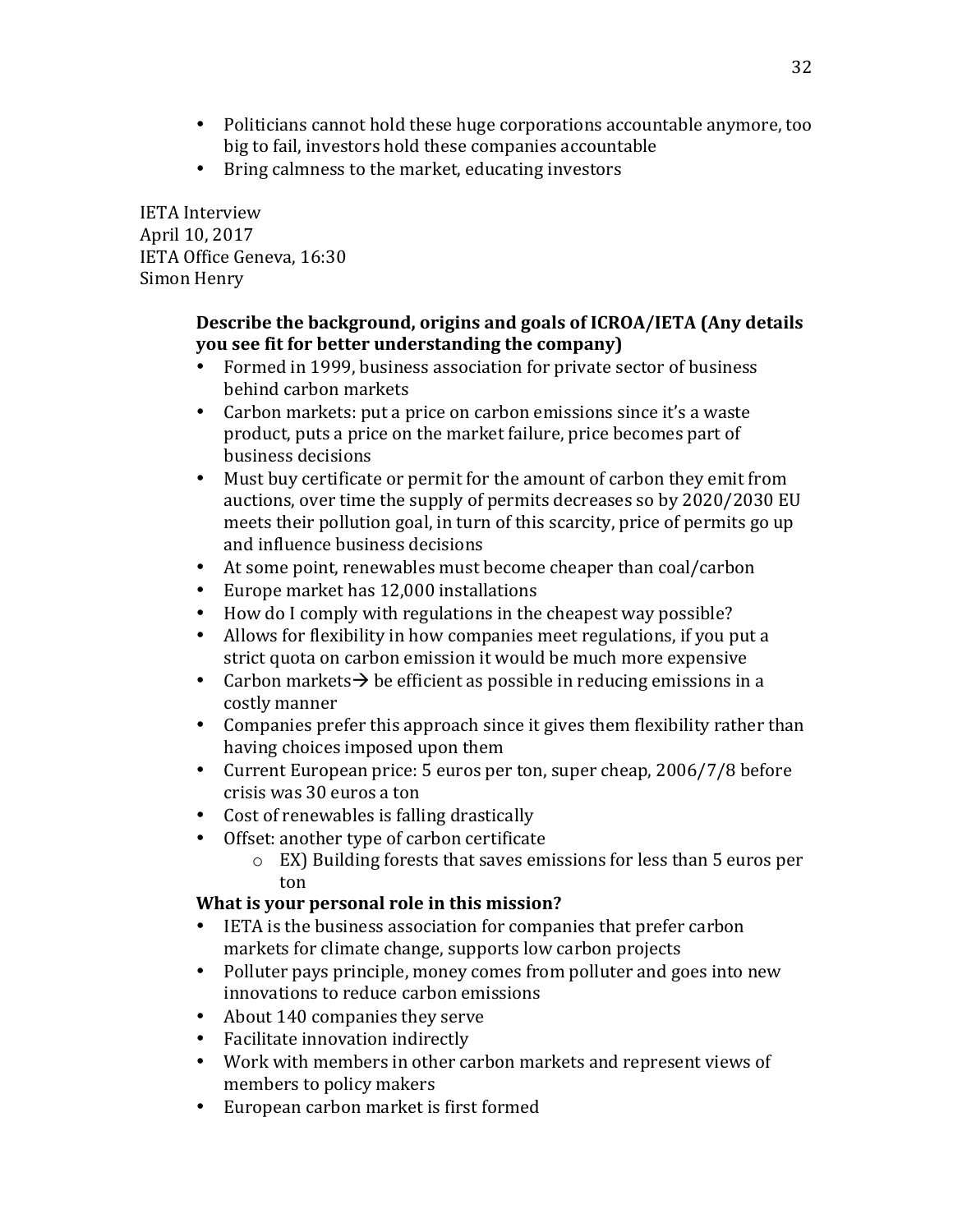### **Financial Impact?**

- Since you have to pay for carbon permits, try to find a way to produce less carbon
- Innovating these new techniques is also an expense incurred
- Power sector is where the most change is happening
	- $\circ$  Rapid transition away from COAL and gas into wind and solar
	- $\circ$  Seeing much more structural changes, RWE & EON (Uniper)
- Emissions technically increase with GDP if there are no emission targets

# **Environmental Impact?**

# **Political Impact?**

- Works with European commission
- Reflects members views
- Holds meeting with national governments
- Influence political structure of carbon markets
- California: carbon markets a carbon tax? Good example of lobbying in IETA
- Carbon markets are very political
- Trying to put a price on emission reduction made it very political since there is no tangible product behind carbon, similar to commodity market?
- Crisis puts less emphasis on climate change, thus carbon markets
- Copenhagen conference 2009 was a complete failure

# **Social Impact?**

- Consumer power is very influential
- May criticize the trading and buying of carbon permits and demand the innovation of long-term infrastructure or structural changes

# **What future trends do you forecast for IETA?**

- Continued growth of carbon markets (China, Canada)
- See markets linking to maximize on techniques and reap benefits across countries
- Increased use of mechanisms drives projects such as carbon offsets
- Carbon prices will increase over time in theory (Carbon graphs)

# **What impact has the Paris Agreement had on IETA?**

- Huge success, largest international agreement that UN oversaw
- Very broad agreement, many thought that it isn't strict enough
- Huge international support for it though
- Start of the Chinese carbon market later this year
- Aviation and shipping are difficult since they occur in international airspace or water
- Implement global targets for aviation industry
- Ouita protocol: 37 countries, set rules for international emissions agreements and targets
- Paris agreement has provisions for new market mechanisms, allows national governments to trade emissions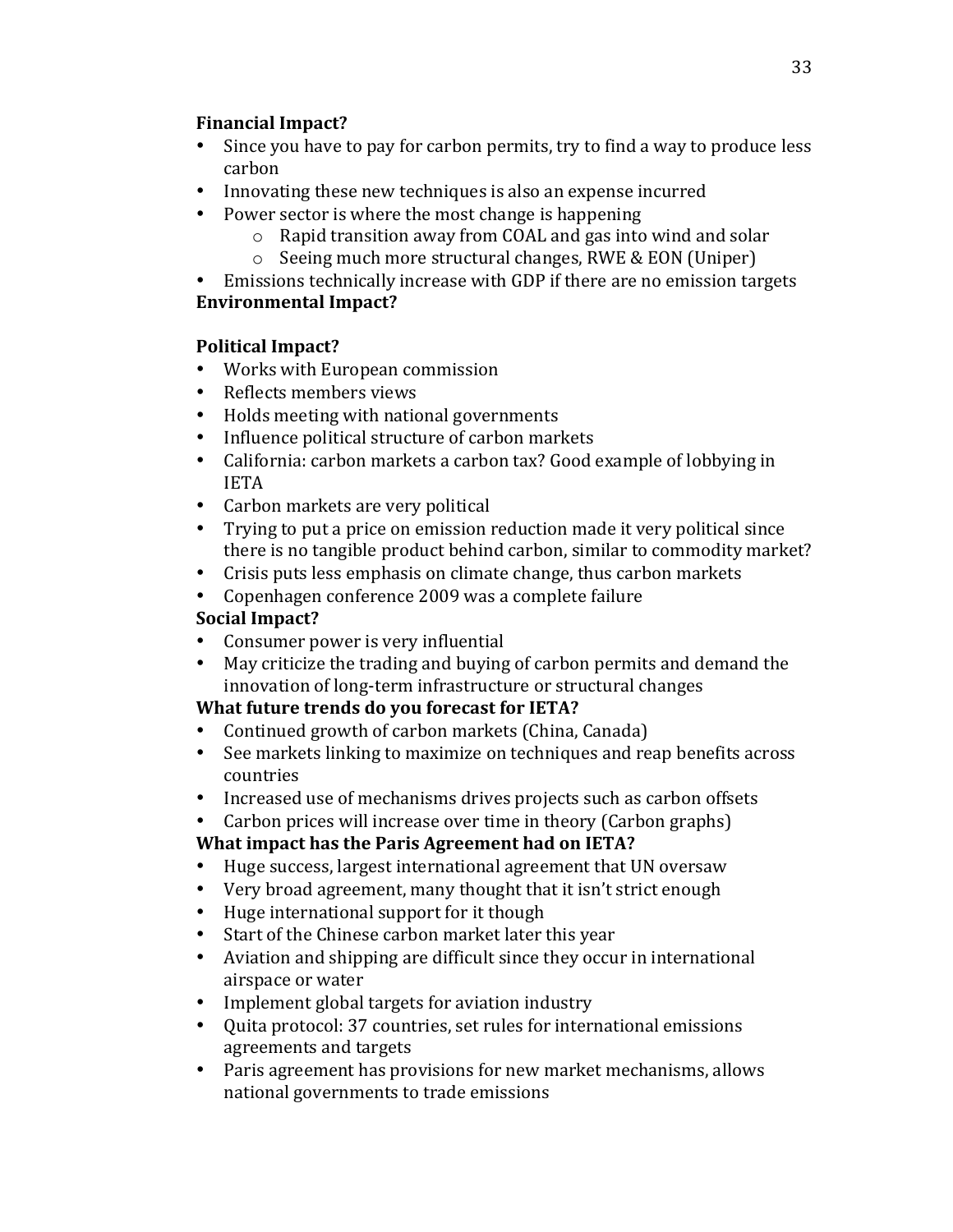- Some countries don't support carbon markets
- Article 6: Affects IETA's work, creates new work and raises awareness for their members

\*\*Mckinsey diagram on carbon

Sustainable Finance Geneva May 1st, 2017 Office in Geneva, 15:00 Sybille Gianadda

# **Describe the background, origins and goals of Sustainable Finance** Geneva (Any details you see fit for better understanding the company)

- Created in 2008: tri fold
	- $\circ$  Network of sustainable finance professionals, exchange expertise and start new projects together
	- $\circ$  Promote Geneva as a key financial center for sustainable finance, foundation based
	- $\circ$  Work on innovation in sustainable finance, very local company

# **What is your personal role in this mission?**

- Deputy director, small team
- Organizing events (networking), working on reports of sustainable finance
- Provide knowledge and expertise for people, how to react to global challenges such as climate change
- EDUCATING on sustainable finance
- Partners with a university in Geneva to promote practices

# **Financial Impact?**

- Many companies are putting their financial resources towards sustainable innovation, but SFG doesn't directly work with or network with them
- Demand for a carbon footprint of the portfolios is a huge push from large institutional investors
	- $\circ$  Sometimes they even demand this information using their own methodology

# **Environmental Impact?**

- Educating and networking the sustainable finance sector specifically in Geneva
- No direct correlation to the environment, more of a social impact of educating and spreading expertise

# **Political Impact?**

- Works with UNDP
- Low degrees political relationships

# **Social Impact?**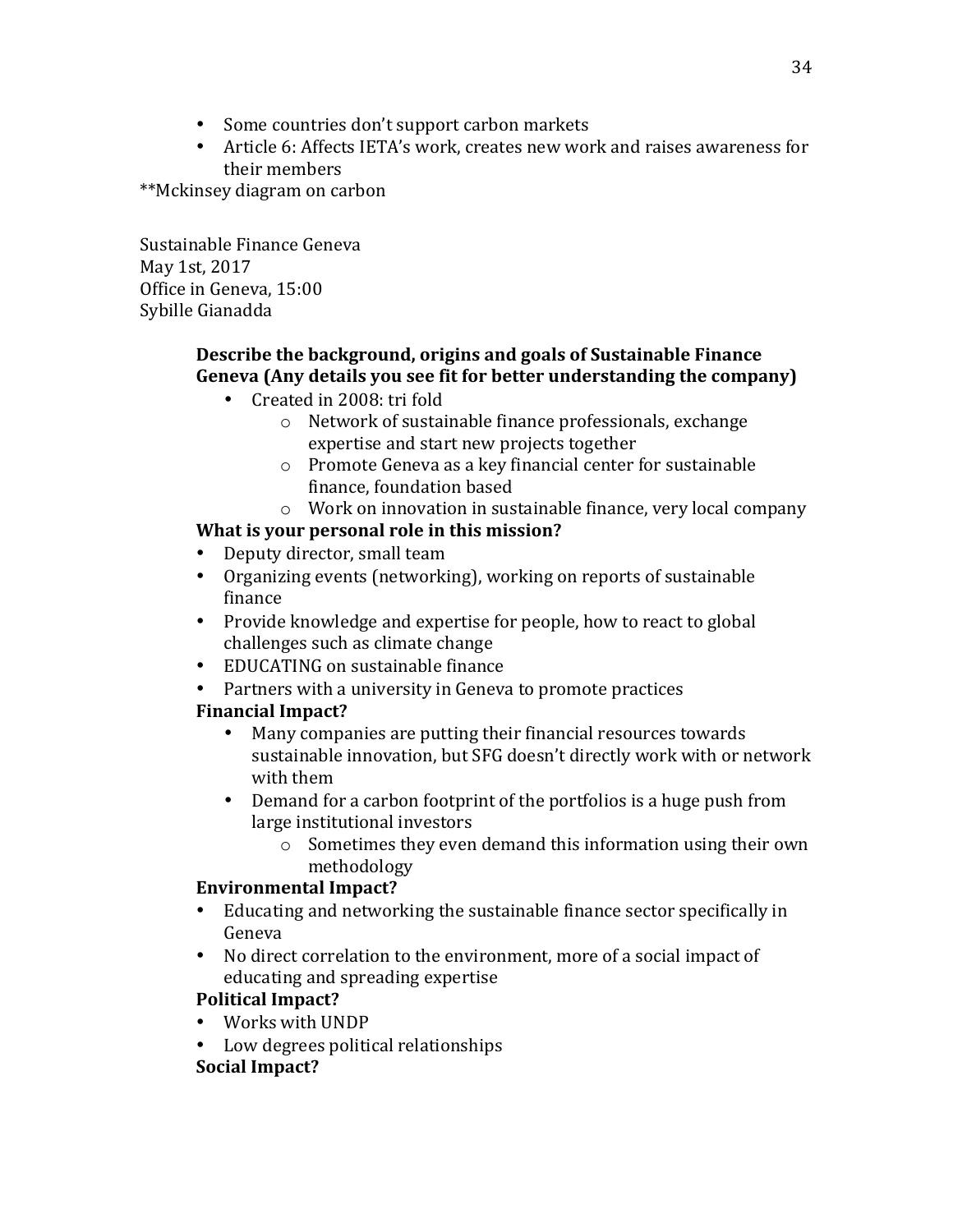• Social impact utilizing local networking, educating and expertise on sustainable finance

# **What future trends do you forecast for Sustainable Finance Geneva?**

- Divestment and carbon footprint information
- Thematic investing had a rough start with portfolio performance so its difficult to keep attracting investors
- Rapid diminishing coal industry
	- $\circ$  Losing a lot of investing interest because of the growing consciousness of climate
- ESG integration is on the rise, climate change is one of the main criteria
	- $\circ$  Best in class is becoming less relevant
	- $\circ$  Risk and opportunities are addressed and more precisely value a company by offsetting stranded assets

# **What impact has the Paris Agreement had on Sustainable Finance Geneva?**

- Push for green products
- Analyze the market since they aren't directly selling or producing products or invests
- Huge progress on measuring the carbon footprint of portfolios
- Thematic investing prevelant
	- $\circ$  Ex. Renewable energy
- Montreal Pledge: lead by the PRI (UN organization)
	- $\circ$  Launched in 2014
	- $\circ$  First step is publishing the information related to their carbon footprint and portfolios
- Article 173 in France, must report how they measure emissions in investments
	- o Paris Agreement becoming a very important center for carbon finance
	- $\circ$  Most countries this is a voluntary action
- Methodology challenge: scope 1, 2 or 3?
	- $\circ$  Double accounting issues
	- $\circ$  False or missing data
- True cost, MCI, South Pole, Inrate in Europe that sell carbon related data so they can be integrated in the portfolio
- Many companies want to limit emissions to a competitive point
- Much more engagement with companies around climate change
- Ceres
	- $\circ$  Many resolutions that are brought to the general assembly
	- $\circ$  Huge growth here
	- $\circ$  Gain a lot of support
	- $\circ$  Of the most powerful tools that investors have on climate change
	- $\circ$  Choose to divest (coal) or choose to engage
- Divestment, engagement and carbon footprint transparency have been the largest trends since the Paris Agreement passed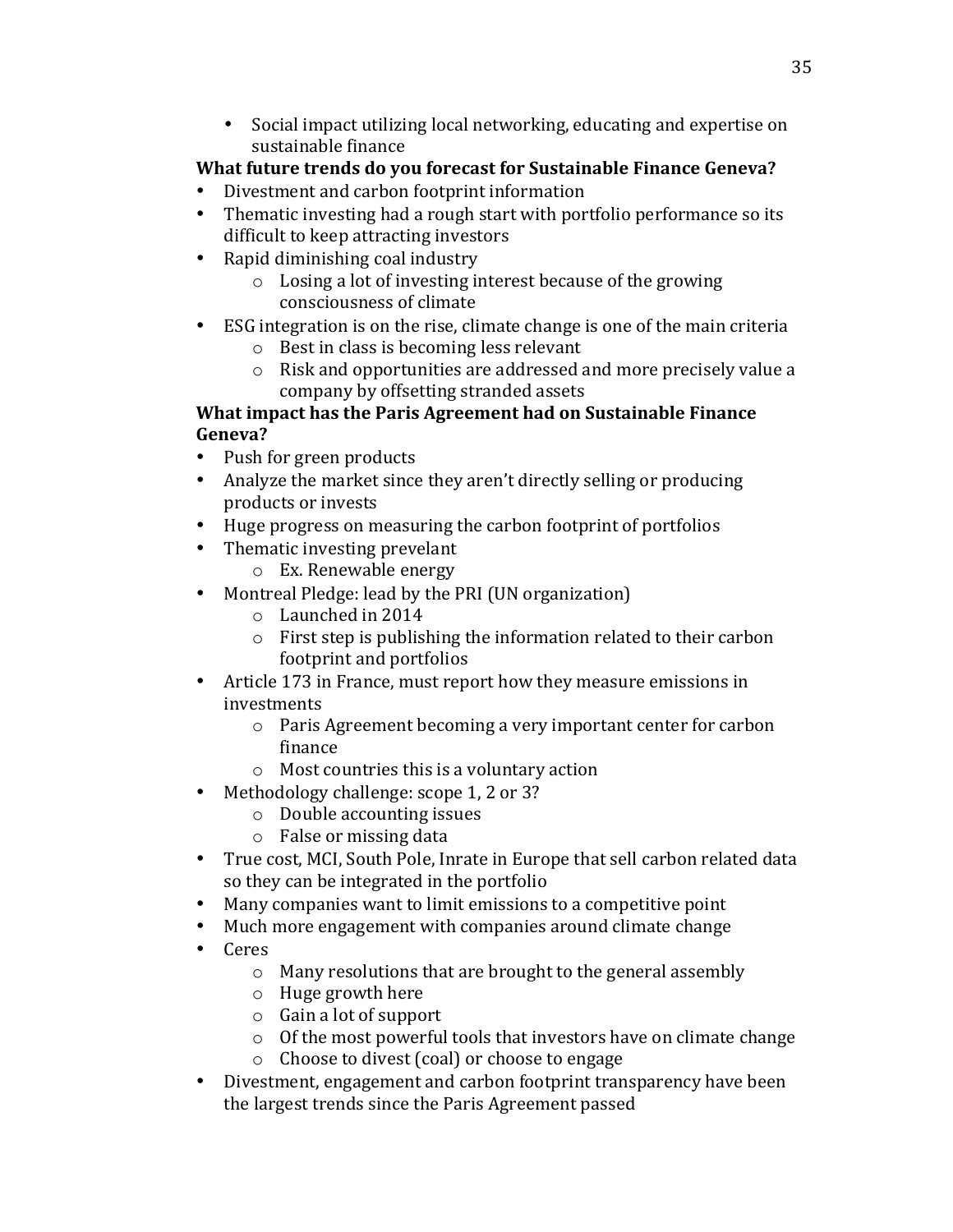- $\circ$  Less to do with regulations and specifics of the Paris Agreement, more to do with demand of the consumers, market and investors
- IIGCC: huge actor in Europe on climate change
- Institutional investors: pension fund or large asset owners
- Bank of England addressed the financial risks of climate change, Mark Carney

### **Appendix B: Progress Journal**

Caitlin Boelsen ISP Progress Journal April  $3^{\text{rd}}$ -May  $8^{\text{th}}$  2017

# Monday April 3rd, 2017

- Did individual research on sustainable finance and related topics in order to form a concrete proposal
- Formulated a rough proposal: "The Future of Sustainable Finance and its Impact on the Private Sector"
- Emailed with ISP advisor Benoit Lambert

# **Tuesday April 4th, 2017**

- Skype meeting  $#1$  with advisor (Benoit)
	- $\circ$  Ran through topic ideas with him and brainstormed subtopics such as carbon markets, carbon credits, impact of the Paris Agreement, ect.
	- $\circ$  Brainstormed possible entities to reach out to for interviews
- Gathered emails from multiple entities and formulated some emails

# **Wednesday April 5th, 2017**

- Had a class meeting and introduced a rough proposal idea and interview ideas to professor
- Researched more possible entities to interview

# **Thursday April 6th, 2017**

• Finalized interview ideas and sent out 10 interview emails

# Friday April 7<sup>th</sup>, 2017

- Emailed with 3 entities for an interview opportunity
- Set up 2 interviews for Monday April  $10<sup>th</sup>$
- Formulated interview questions and prepared for my interviews on Monday

# Monday April 10<sup>th</sup>, 2017

- 1st structured interview with Steven Tebbe, Managing Director (CEO) of CDP
	- $\circ$  Met at Globus, a café in Geneva
	- $\circ$  Very positive experience, got great input from Steven
- $2<sup>nd</sup>$  structured interview with Simon Henry, Programme Director at IETA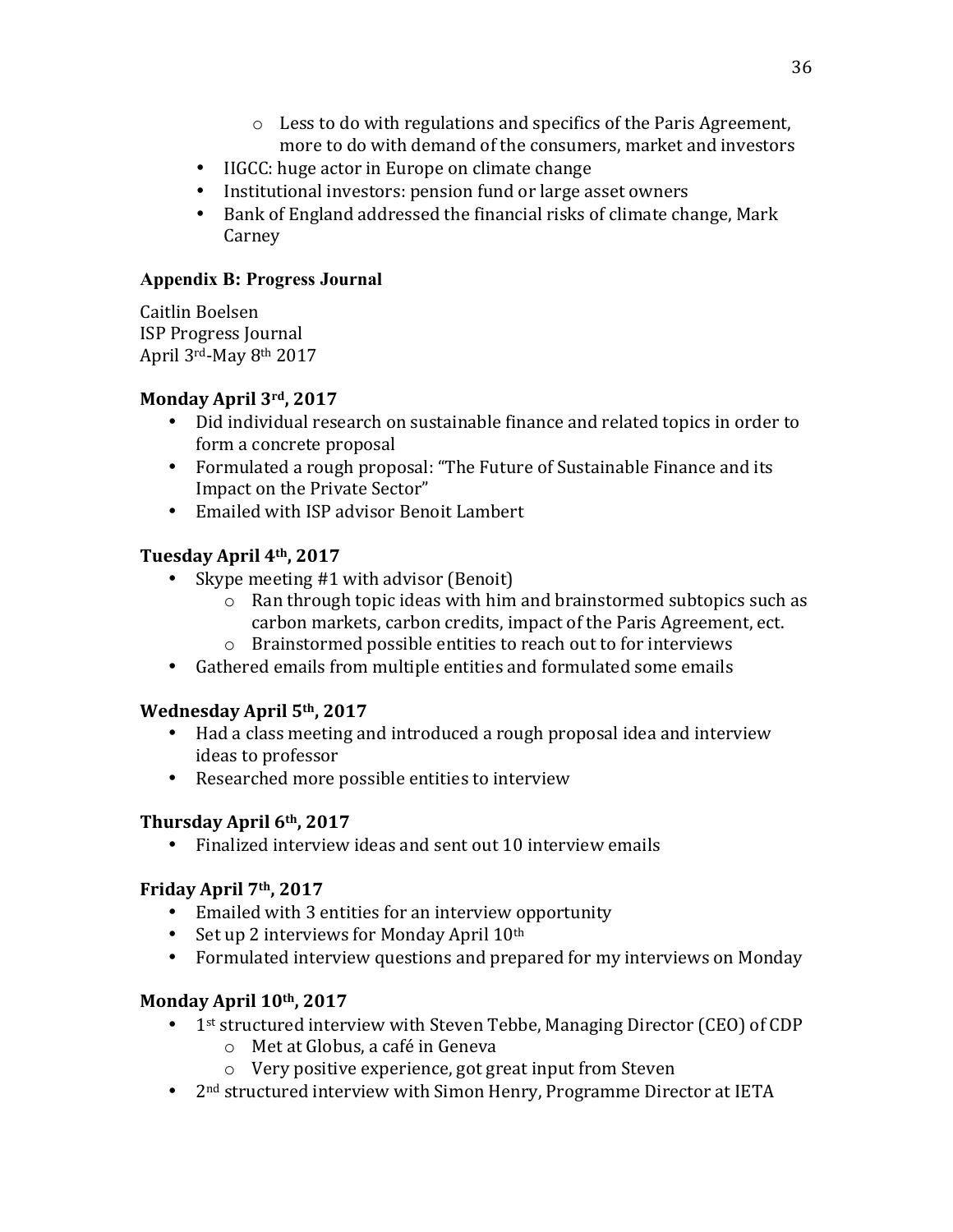- $\circ$  Met at the IETA office in Geneva
- $\circ$  Very positive experience as well, gave me good input and got me thinking about altering my final proposal topic
- $\circ$  American intern sat in on our interview

# Tuesday April 11<sup>th</sup>, 2017

- Sent formal thank-you emails to Steven Tebbe, CDP, Simon Henry and IETA
- Cleaned up my notes/transcripts from my interview with Steven Tebbe

# **Wednesday April 12th, 2017**

- Had a class meeting from 2pm-5pm
	- $\circ$  Evaluated papers from the previous semester
- Met with Professor Jovanovic about my interviews and topic update
- Started writing the "acknowledgements" section of my paper

# **Thursday April 13th, 2017**

- Cleaned up my notes/transcripts from my interview with Simon Henry
- Finalized an interview with Sybille Gianadda from Sustainable Finance Geneva for Monday April 24th
- Completed the layout of my final paper

# Friday April 14<sup>th</sup>, 2017

• Off for Easter

# Monday April 17<sup>th</sup>, 2017

• Off for Easter

# **Tuesday April 18th, 2017**

- Completed the "acknowledgements" section
- Drafted and mostly completed the "Methodology" section

# Wednesday April 19th, 2017

• Personal research day of the Paris Agreement

# **Thursday April 20th, 2017**

- Wrote a large portion of the "context introduction" section with the prior day's research
- Updated my works cited page

# **Friday April 21th, 2017**

- Conducted two informal interviews
	- $\circ$  Hotel President Wilson at a finance conference
- Cleaned up notes from interviewee 1 and interviewee 2

# Monday April 24<sup>th</sup>, 2017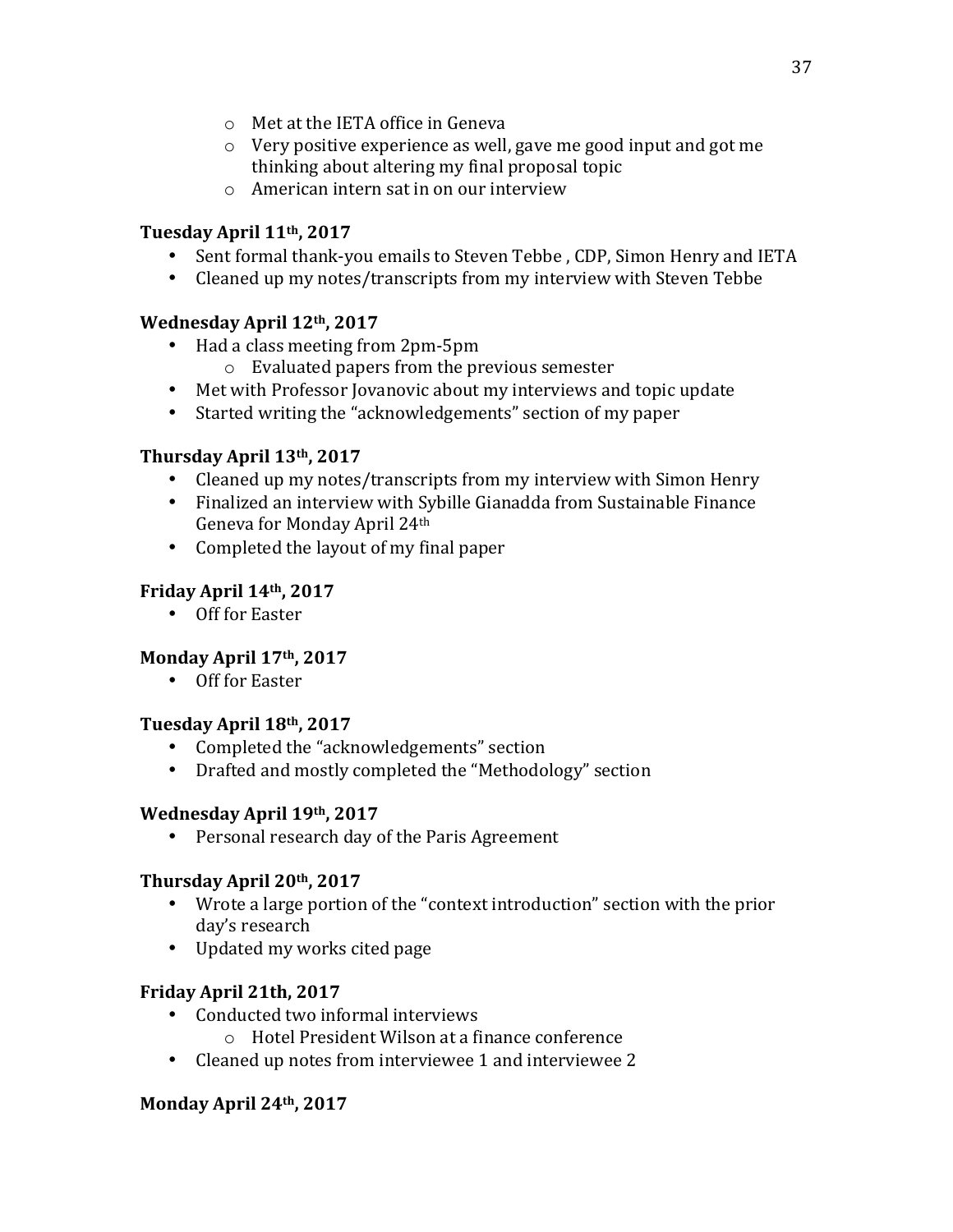- Was supposed to have my third structured interview, but had to reschedule for Monday May  $1^{st}$  because her son got sick
- Researched carbon markets and renewable energy sources

# **Tuesday April 25th, 2017**

- Drafted and completed the "preface & objectives" section
- Meeting  $#2$  with advisor (Benoit)
	- $\circ$  General update on proposal progress
	- $\circ$  Discussed my first two structural interviews and my two informal interviews

# Wednesday April 26th, 2017

- Drafted and completed the "ethics" section
- Started putting my appendices together

# **Thursday April 27th, 2017**

• Drafted and completed Case I: CDP

# **Friday April 28th, 2017**

- Finished my "context and introduction" section
- Updated my works cited

# **Monday May 1st, 2017**

- $3<sup>rd</sup>$  structured interview with Sybille Gianadda, Deputy Director at Sustainable Finance Geneva
	- o Met at Sustainable Finance Geneva office in Geneva
	- $\circ$  Very positive experience and very relevant for my topic

# **Tuesday May 2nd, 2017**

- Drafted and completed my "literature review" section
- Drafted and completed Case II: Sustainable Finance Geneva

# **Wednesday May 3rd, 2017**

- Drafted and completed Case III: IETA & Future Trends of Carbon Markets
- Updated my works cited
- Had wrap-up class session from 2-4pm

# **Thursday May 4th, 2017**

- Completed the "Analysis and findings" section
- Drafted and completed my "conclusion" section
- Final skype meeting with my advisor (Benoit)

# **Friday May 5th, 2017**

- Final editing day
- Final update of works cited and appendices